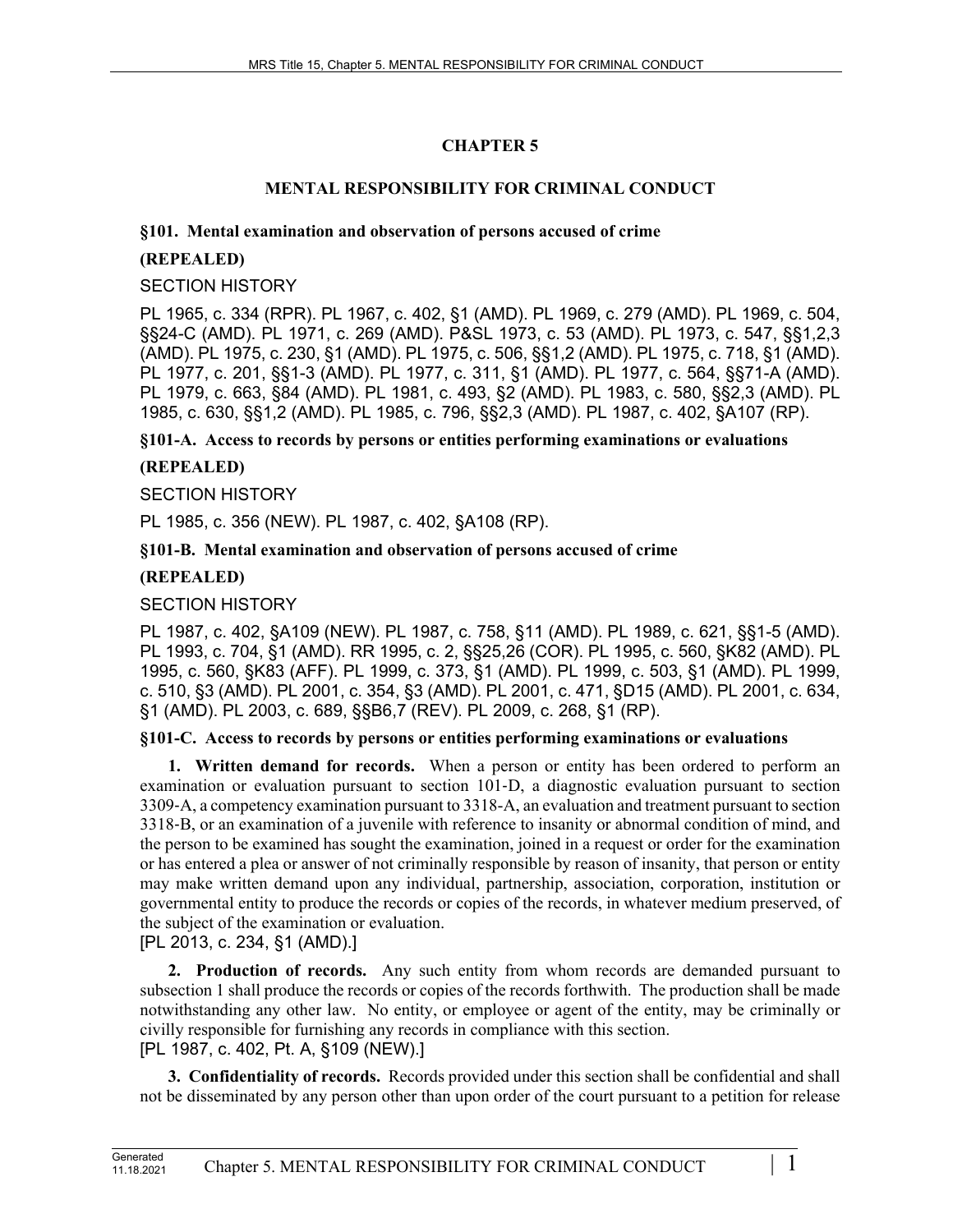under section 104‑A or pursuant to an involuntary commitment proceeding under Title 34‑B, section 3864.

# [PL 1989, c. 878, Pt. H, §3 (AMD).]

**4. Definition.** "Records" means information about a person, in whatever medium preserved. It includes, but is not limited to, medical histories, social histories, military histories, government histories, educational histories, drug and alcohol treatment histories, criminal record histories, penal institution histories and documentation pertaining to diagnosis or treatment. [PL 1989, c. 621, §6 (AMD).]

**5. Failure to produce records.** Any person who is required to produce records by this section and intentionally or knowingly fails to do so within 20 days of the service of the written request upon him, may be subject to civil contempt for his failure to comply with the request.

[PL 1987, c. 402, Pt. A, §109 (NEW).]

### SECTION HISTORY

PL 1987, c. 402, §A109 (NEW). PL 1989, c. 621, §6 (AMD). PL 1989, c. 878, §H3 (AMD). PL 2009, c. 268, §2 (AMD). PL 2013, c. 234, §1 (AMD).

### **§101-D. Mental examination of persons accused of crime**

**1. Competency to proceed.** The court may for cause shown order that the defendant be examined to evaluate the defendant's competency to proceed as provided in this subsection.

A. Upon motion by the defendant or by the State, or upon its own motion, a court having jurisdiction in any criminal case may for cause shown order that the defendant be examined by the State Forensic Service for evaluation of the defendant's competency to proceed. When ordered to evaluate a defendant under this paragraph, the State Forensic Service shall promptly examine the defendant and report its initial determination regarding the defendant's competency to proceed to the court. If, based upon its examination, the State Forensic Service concludes that further examination is necessary to fully evaluate the defendant's competency to proceed, the report must so state and must set forth recommendations as to the nature and scope of any further examination. The court shall forward any report filed by the State Forensic Service to the defendant or the defendant's attorney and to the attorney for the State. [PL 2009, c. 268, §3 (NEW).]

B. If the defendant is incarcerated, the examination ordered pursuant to paragraph A must take place within 21 days of the court's order, and the report of that examination must be filed within 30 days of the court's order. If further examination is ordered pursuant to paragraph C, the report of that examination must be filed within 60 days of the court's order. If the State Forensic Service requires an extension of the deadlines set forth above, it shall communicate its request and the reasons for that request to the court and to counsel for the parties. The court shall accommodate any party's request to be heard on the issue of whether an extension should be granted and may grant any extension of time that is reasonable under the circumstances. The examination may take place at the correctional facility where the defendant is incarcerated if the State Forensic Service determines that the correctional facility can provide an appropriate setting for the examination. If the State Forensic Service determines otherwise, the examination will be conducted at a time and place designated by the State Forensic Service. For examinations that take place outside the correctional facility, the correctional facility shall provide transportation and security for the examination. [PL 2009, c. 268, §3 (NEW).]

C. If the report submitted pursuant to paragraph A recommends further evaluation of the defendant or upon motion by the defendant or by the State for good cause shown, the court may order further evaluation of the defendant by the State Forensic Service. Any order for further evaluation may designate the specialty of the person to perform the evaluation. In addition, if at any time during a criminal proceeding an issue of competency to proceed arises with respect to a defendant initially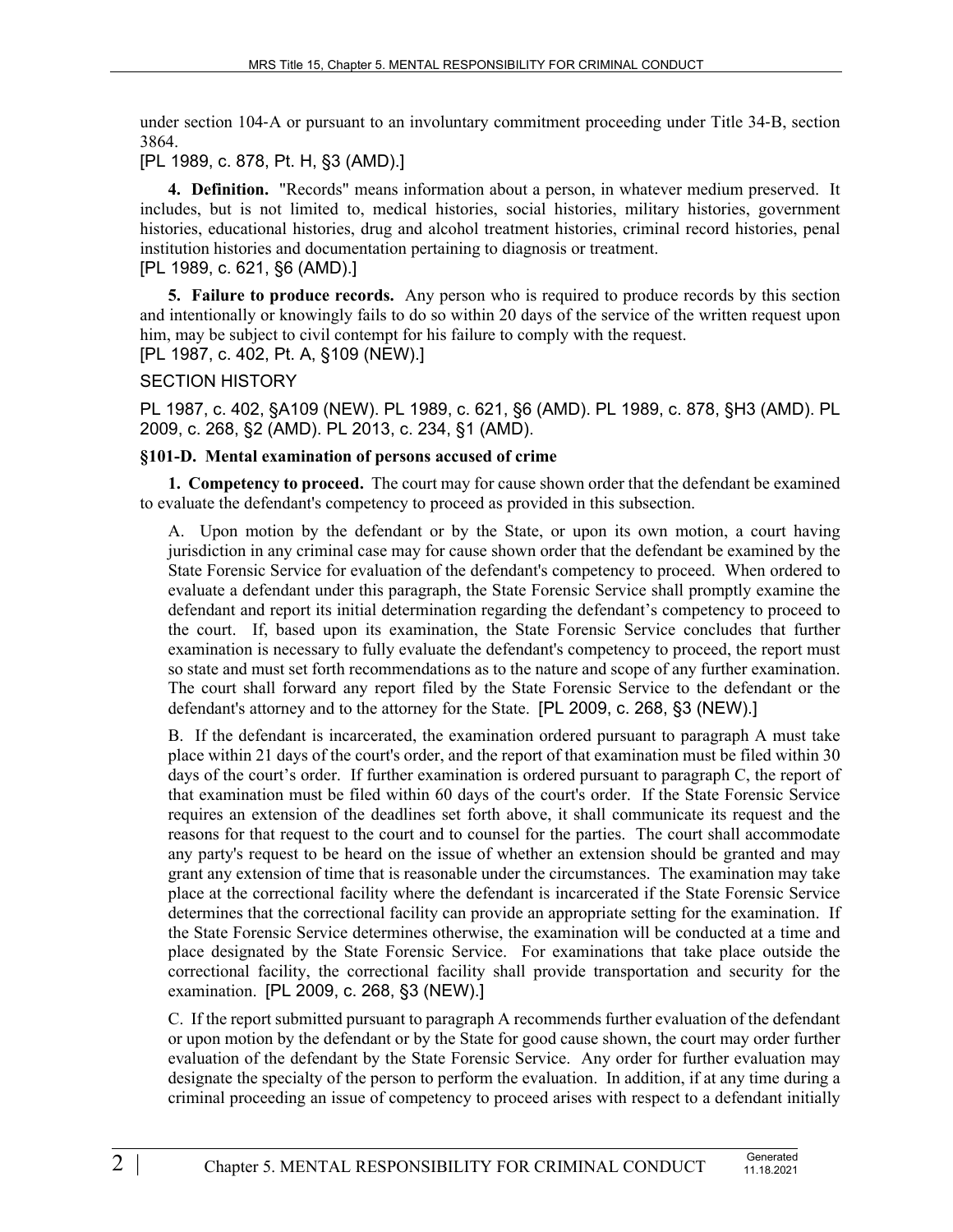determined to be competent, the court may order such further examination by the State Forensic Service as the court finds necessary and appropriate. The court shall forward any further report filed by the State Forensic Service to the defendant or the defendant's attorney and to the attorney for the State. [PL 2009, c. 268, §3 (NEW).]

### [PL 2009, c. 268, §3 (NEW).]

**2. Insanity; abnormal condition of the mind.** The court may for cause shown order that the defendant be evaluated with reference to insanity or abnormal condition of the mind as provided in this subsection.

A. Upon motion by the defendant or by the State, a court having jurisdiction in any criminal case may for cause shown order that the defendant be examined by the State Forensic Service for evaluation of the defendant's mental state at the time of the crime with reference to criminal responsibility under Title 17‑A, section 39 and abnormal condition of the mind under Title 17‑A, section 38.

(1) When ordered to evaluate a defendant under this paragraph, the State Forensic Service shall promptly examine the defendant and the circumstances of the crime and provide a report of its evaluation to the court. If, based upon its examination, the State Forensic Service concludes that further examination is necessary to fully evaluate the defendant's mental state at the time of the crime, the report must so state and must set forth recommendations as to the nature and scope of any further examination.

(2) The court shall forward any report filed by the State Forensic Service to the defendant or the defendant's attorney and, unless the defendant had objected to the order for examination or unless the attorney for the State has agreed that the report need not be forwarded to the State except as set forth in subparagraph (3), to the attorney for the State.

(3) If the court orders an examination under this paragraph over the objection of the defendant, any report filed by the State Forensic Service may not be shared with the attorney for the State, unless with reference to criminal responsibility the defendant enters a plea of not criminally responsible by reason of insanity or with reference to an abnormal condition of mind the defendant provides notice to the attorney for the State of the intention to introduce testimony as to the defendant's abnormal condition of mind pursuant to the Maine Rules of Unified Criminal Procedure, Rule 16A(a). [PL 2015, c. 431, §4 (AMD).]

B. If the defendant enters a plea of not criminally responsible by reason of insanity, the court shall order evaluation under paragraph A. [PL 2009, c. 268, §3 (NEW).]

C. If the defendant is incarcerated, the examination ordered pursuant to paragraph A must take place within 45 days of the court's order and the report of that examination must be filed within 60 days of the court's order. If further examination is ordered pursuant to paragraph D, the report of that examination must be filed within 90 days of the court's order. If the State Forensic Service requires an extension of the deadlines set forth above, it shall communicate its request and the reasons for that request to the court and to counsel for the parties. The court shall accommodate a party's request to be heard on the issue of whether an extension should be granted and may grant any extension of time that is reasonable under the circumstances. The examination may take place at the correctional facility where the defendant is incarcerated if the State Forensic Service determines that the correctional facility can provide an appropriate setting for the examination. If the State Forensic Service determines otherwise, the examination must be conducted at a time and place designated by the State Forensic Service. For examinations that take place outside the correctional facility, the correctional facility shall provide transportation and security for the examination. [PL 2009, c. 268, §3 (NEW).]

D. If the report submitted pursuant to paragraph A recommends further evaluation of the defendant or upon motion by the defendant or by the State for good cause shown, the court may order further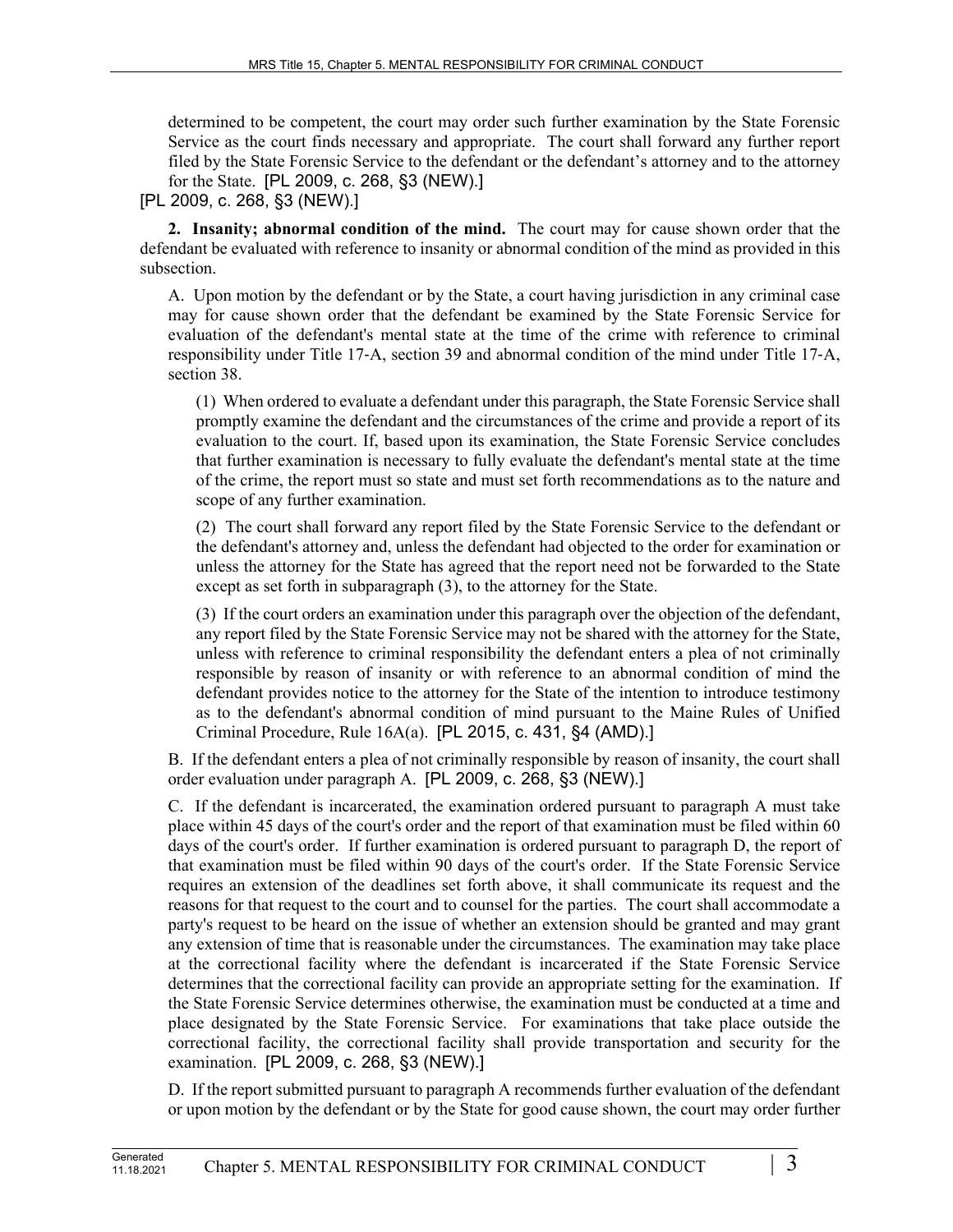evaluation of the defendant by the State Forensic Service. An order for further evaluation may designate the specialty of the person to perform the evaluation. The court shall forward any further report filed by the State Forensic Service to the defendant or the defendant's attorney and, unless the defendant had objected to the order for examination, to the attorney for the State.

The court may order an examination under this paragraph over the objection of the defendant, but any report filed by the State Forensic Service must be impounded and may not be shared with the attorney for the State, unless with reference to criminal responsibility the defendant enters a plea of not criminally responsible by reason of insanity or with reference to an abnormal condition of mind the defendant provides notice to the attorney for the State of the intention to introduce testimony as to the defendant's abnormal condition of mind pursuant to the Maine Rules of Unified Criminal Procedure, Rule 16A(a). [PL 2015, c. 431, §4 (AMD).]

[PL 2015, c. 431, §4 (AMD).]

**3. Mental condition relevant to other issues.** The court may for good cause shown order that the defendant be examined to evaluate the defendant's mental condition with reference to issues other than competency, insanity or abnormal condition of the mind as provided in this subsection.

A. Upon motion by the defendant or by the State or upon its own motion a court having jurisdiction in any criminal case may for cause shown order that the defendant be examined by the State Forensic Service for evaluation with respect to any issue necessary for determination in the case, including the appropriate sentence. The court's order shall set forth the issue or issues to be addressed by the State Forensic Service. When ordered to evaluate a defendant under this paragraph, the State Forensic Service shall promptly examine the defendant and the circumstances relevant to the issues identified in the court's order and report to the court regarding the defendant's mental condition as it pertains to those issues. Prior to a verdict or finding of guilty or prior to acceptance of a plea of guilty or nolo contendere, the court may not order examination under this subsection over the objection of the defendant unless the defendant has asserted, or intends to assert, the defendant's mental condition as a basis for an objection, a defense or for mitigation at sentencing. The court shall forward any report filed by the State Forensic Service to the defendant or the defendant's attorney and to the attorney for the State. [PL 2009, c. 268, §3 (NEW).]

B. If the defendant is incarcerated the examination ordered pursuant to paragraph A must take place within 45 days of the court's order and the report of that examination must be filed within 60 days of the court's order. If the State Forensic Service requires an extension of the deadlines set forth above it shall communicate its request and the reasons for that request to the court and to counsel for the parties. The court shall accommodate a party's request to be heard on the issue of whether an extension should be granted and may grant an extension of time that is reasonable under the circumstances. The examination may take place at the correctional facility where the defendant is incarcerated if the State Forensic Service determines that the correctional facility can provide an appropriate setting for the examination. If the State Forensic Service determines otherwise, the examination must be conducted at a time and place designated by the State Forensic Service. For examinations that take place outside the correctional facility, the correctional facility shall provide transportation and security for the examination. [PL 2009, c. 268, §3 (NEW).]

[PL 2009, c. 268, §3 (NEW).]

**4. Commitment for observation.** The court may commit the defendant to the custody of the Commissioner of Health and Human Services for placement in an appropriate institution for the care and treatment of people with mental illness or in an appropriate residential program that provides care and treatment for persons who have intellectual disabilities or autism, as set forth in this subsection. If the State Forensic Service determines that observation of the defendant will materially enhance its ability to perform an examination ordered pursuant to subsection 1, 2, 3 or 9 and the defendant is incarcerated, the observation may take place at the correctional facility where the defendant is incarcerated if the State Forensic Service determines that the correctional facility can provide an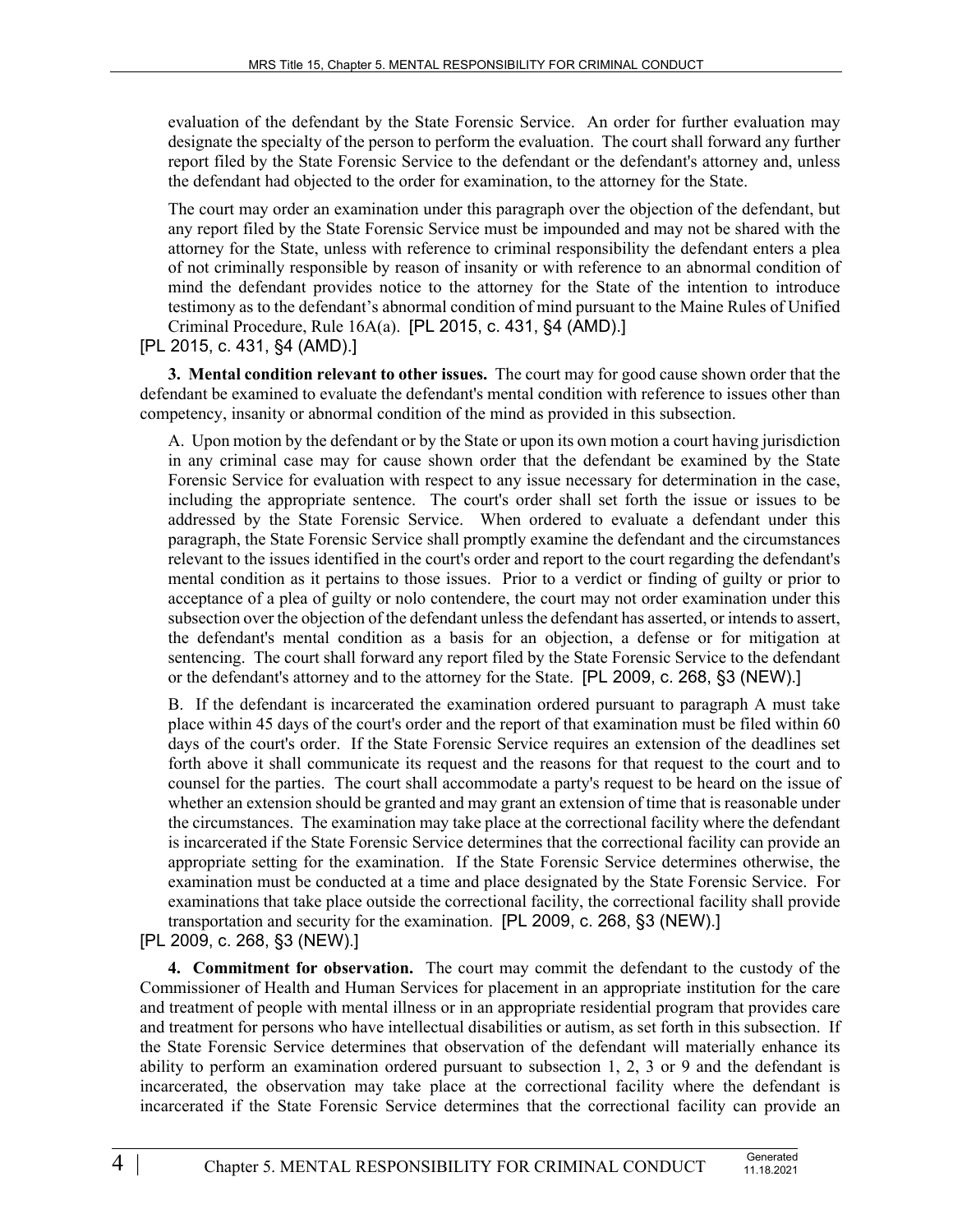appropriate setting for the observation. If the observation is to take place in a correctional facility, the court may not commit the defendant to the custody of the Commissioner of Health and Human Services.

A. If the State Forensic Service determines that observation of the defendant in an appropriate institution for the care of people with mental illness or in an appropriate residential program that provides care and treatment for persons who have intellectual disabilities or autism will materially enhance its ability to perform an examination ordered pursuant to subsection 1, 2, 3 or 9, the State Forensic Service shall so advise the court. The State Forensic Service may make this determination based upon consultation with the defendant's attorney and the attorney for the State and the court and upon such other information as it determines appropriate. In addition, the State Forensic Service may include such a determination in a report to the court that recommends further evaluation of the defendant. [PL 2013, c. 265, §1 (AMD).]

B. Upon a determination by the State Forensic Service under paragraph A, a court having jurisdiction in a criminal case may commit the defendant to the custody of the Commissioner of Health and Human Services for placement in an appropriate institution for the care and treatment of people with mental illness or in an appropriate residential program that provides care and treatment for persons who have intellectual disabilities or autism for observation for a period not to exceed 60 days. If the State Forensic Service requires additional time for observation, it shall communicate its request and the reasons for that request to the court and to counsel for the parties. The court shall accommodate a party's request to be heard on the issue of whether an extension should be granted and may extend the commitment for up to an additional 90 days. Unless the defendant objects, an order under this paragraph must authorize the institution or residential program where the defendant is placed by the Commissioner of Health and Human Services to provide treatment to the defendant. When further observation of the defendant is determined no longer necessary by the State Forensic Service, the commissioner shall report that determination to the court and the court shall terminate the commitment. If the defendant had been incarcerated prior to the commitment for observation and if, during the period of observation, the defendant presents a substantial risk of causing bodily injury to staff or others that cannot be managed in an appropriate institution for the care and treatment of people with mental illness or in an appropriate residential program that provides care and treatment for persons who have intellectual disabilities or autism, the commissioner may return the defendant to the correctional facility. The commissioner shall report the risk management issues to the court. Upon receiving the report, the court shall review the report and may enter any order authorized by this section, including termination of the commitment. [PL 2013, c. 265, §1 (AMD).]

C. If the court has provided for remand to a correctional facility following the commitment under paragraph B, the correctional facility shall execute the remand order upon advice from the Commissioner of Health and Human Services that commitment is determined no longer necessary. [PL 2009, c. 268, §3 (NEW).]

[PL 2013, c. 265, §1 (AMD).]

**5. Finding of incompetence; custody; bail.** If, after hearing upon motion of the attorney for the defendant or upon the court's own motion, the court finds that any defendant is incompetent to stand trial, the court shall continue the case until such time as the defendant is determined by the court to be competent to stand trial and may either:

A. Commit the defendant to the custody of the Commissioner of Health and Human Services for placement in an appropriate program for observation, care and treatment of people with mental illness or persons with intellectual disabilities or autism. An appropriate program may be in an institution for the care and treatment of people with mental illness, an intermediate care facility for persons who have intellectual disabilities or autism, a crisis stabilization unit, a nursing home, a residential care facility, an assisted living facility, a hospice, a hospital, an intensive outpatient treatment program or any program specifically approved by the court. At the end of 30 days or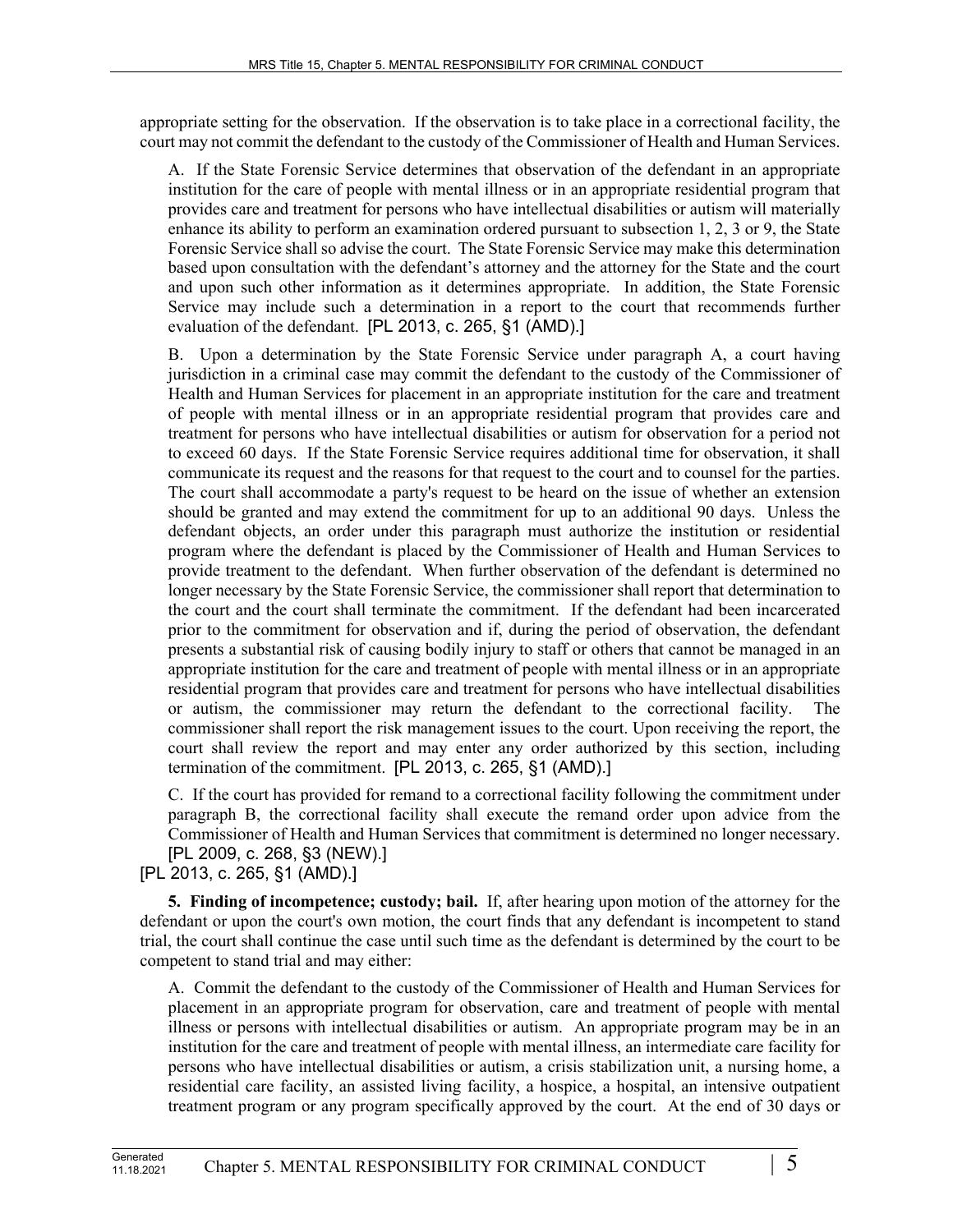sooner, and again in the event of recommitment, at the end of 60 days and 180 days, the State Forensic Service or other appropriate office of the Department of Health and Human Services shall forward a report to the Commissioner of Health and Human Services relative to the defendant's competence to stand trial and its reasons. The Commissioner of Health and Human Services shall without delay file the report with the court having jurisdiction of the case. The court shall hold a hearing on the question of the defendant's competence to stand trial and receive all relevant testimony bearing on the question. If the State Forensic Service's report or the report of another appropriate office of the Department of Health and Human Services to the court states that the defendant is either now competent or not restorable, the court shall within 30 days hold a hearing. If the court determines that the defendant is not competent to stand trial, but there does exist a substantial probability that the defendant will be competent to stand trial in the foreseeable future, the court shall recommit the defendant to the custody of the Commissioner of Health and Human Services for placement in an appropriate program for observation, care and treatment of people with mental illness or persons with intellectual disabilities or autism. An appropriate program may be in an institution for the care and treatment of people with mental illness, an intermediate care facility for persons who have intellectual disabilities or autism, a crisis stabilization unit, a nursing home, a residential care facility, an assisted living facility, a hospice, a hospital, an intensive outpatient treatment program or any program specifically approved by the court. When a person who has been evaluated on behalf of the court by the State Forensic Service or other appropriate office of the Department of Health and Human Services is committed into the custody of the Commissioner of Health and Human Services under this paragraph, the court shall order that the State Forensic Service or other appropriate office of the Department of Health and Human Services share any information that it has collected or generated with respect to the person with the institution or residential program in which the person is placed; or [PL 2021, c. 306, §1 (AMD).]

B. Issue a bail order in accordance with chapter 105‑A, with or without the further order that the defendant undergo observation at an institution for the care and treatment of people with mental illness, an appropriate residential program that provides care and treatment for persons who have intellectual disabilities or autism, an intermediate care facility for persons who have intellectual disabilities or autism, a crisis stabilization unit, a nursing home, a residential care facility, an assisted living facility, a hospice, a hospital approved by the Department of Health and Human Services or an intensive outpatient treatment program or any program specifically approved by the court or by arrangement with a private psychiatrist or licensed clinical psychologist and treatment when it is determined appropriate by the State Forensic Service. When outpatient observation and treatment is ordered an examination must take place within 45 days of the court's order and the State Forensic Service shall file its report of that examination within 60 days of the court's order. The State Forensic Service's report to the court must contain the opinion of the State Forensic Service concerning the defendant's competency to stand trial and its reasons. The court shall without delay set a date for and hold a hearing on the question of the defendant's competence to stand trial, which must be held pursuant to and consistent with the standards set out in paragraph A. [PL 2013, c. 434, §1 (AMD); PL 2013, c. 434, §15 (AFF).]

[PL 2021, c. 306, §1 (AMD).]

**5-A. Finding of nonrestorability.** If the court determines that the defendant is not competent to stand trial and there does not exist a substantial probability that the defendant can be competent in the foreseeable future, the court shall dismiss all charges against the defendant and, unless the defendant is subject to an undischarged term of imprisonment, the court may notify the appropriate authorities who may institute civil commitment proceedings for the individual. If the defendant is subject to an undischarged term of imprisonment, the court shall order the defendant into execution of that sentence, and the correctional facility to which the defendant is transported shall execute the court's order. [PL 2021, c. 306, §2 (NEW).]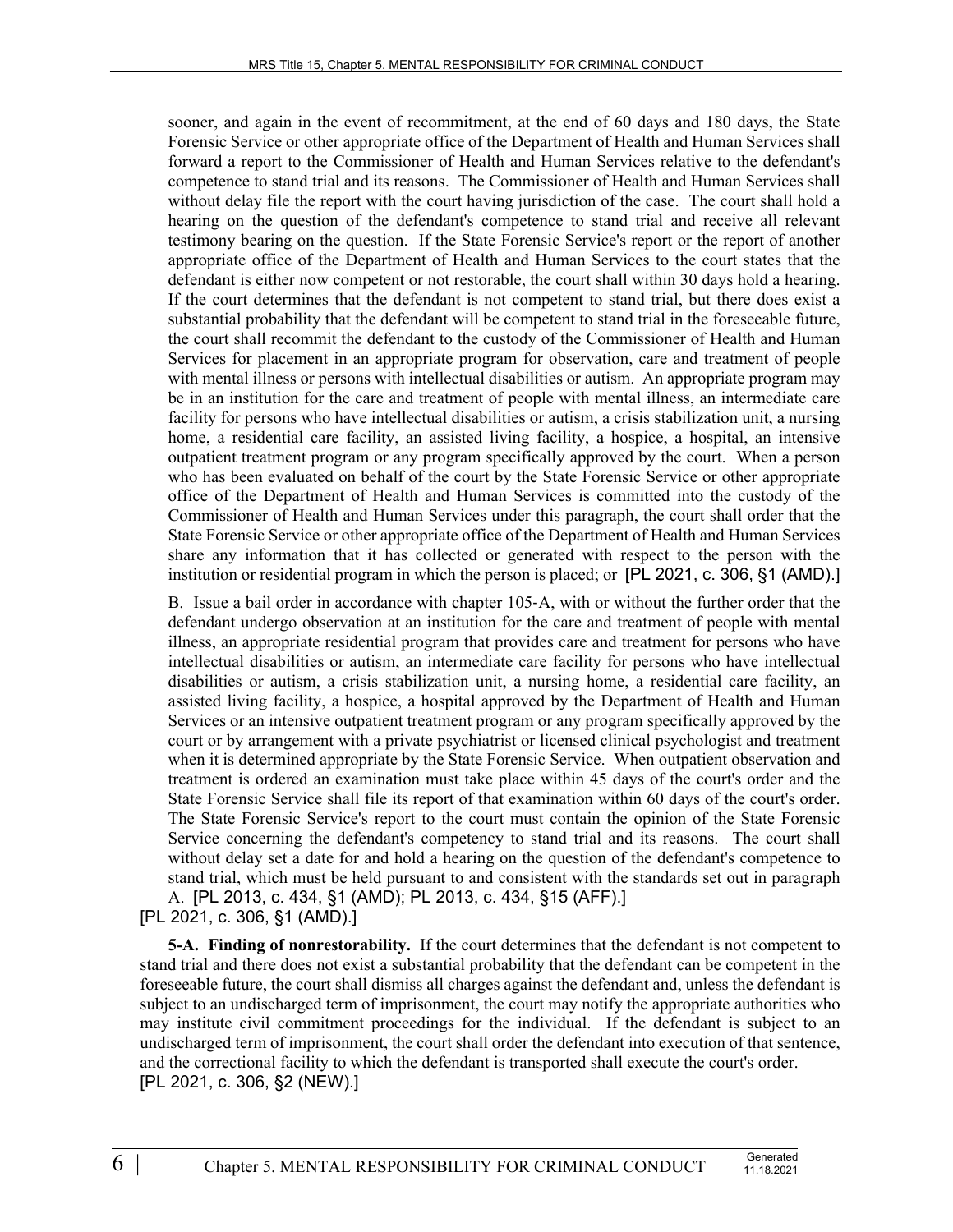**6. Examiners.** Evaluation of a defendant by the State Forensic Service pursuant to this section must be performed by a licensed psychologist or a psychiatrist. The State Forensic Service may determine whether an examination will be performed by a licensed psychologist or a psychiatrist unless the court has designated the specialty of the examiner in its order.

# [PL 2009, c. 268, §3 (NEW).]

**7. Competence; proceedings.** Upon a determination that the defendant is competent to stand trial, proceedings with respect to the defendant must be in accordance with the rules of criminal procedure. [PL 2009, c. 268, §3 (NEW).]

**8. No release during commitment period; violation.** A person ordered or committed for examination, observation, care or treatment pursuant to this section may not be released from the designated placement during the period of examination. An individual responsible for or permitting the release of a person ordered committed pursuant to this section for examination, observation, care or treatment from the designated placement commits a civil violation for which a fine of not more than \$1,000 may be adjudged.

[PL 2013, c. 265, §3 (AMD).]

**9. Examination after sentencing.** If the issue of insanity, competency, abnormal condition of mind or any other issue involving the mental condition of the defendant is raised after sentencing, the court may for cause shown order the convicted person to be examined by the State Forensic Service. If at the time an examination order is entered by the court the sentenced person is in execution of a sentence of imprisonment imposed for any criminal conduct, the time limits and bail provisions of this section do not apply. For examinations that take place outside the correctional facility, the correctional facility shall provide transportation and security for the examination.

[PL 2011, c. 464, §2 (AMD).]

## SECTION HISTORY

PL 2009, c. 268, §3 (NEW). PL 2011, c. 464, §§1, 2 (AMD). PL 2011, c. 542, Pt. A, §§8, 9 (AMD). PL 2013, c. 21, §2 (AMD). PL 2013, c. 265, §§1-3 (AMD). PL 2013, c. 434, §1 (AMD). PL 2013, c. 434, §15 (AFF). PL 2015, c. 431, §4 (AMD). PL 2021, c. 306, §§1, 2 (AMD).

## **§102. No responsibility for criminal act produced by mental disease or defect**

## **(REPEALED)**

SECTION HISTORY

PL 1975, c. 499, §2 (RP).

### **§103. Commitment following acceptance of negotiated insanity plea or following verdict or finding of insanity**

When a court accepts a negotiated plea of not criminally responsible by reason of insanity or when a defendant is found not criminally responsible by reason of insanity by jury verdict or court finding, the judgment must so state. In those cases the court shall order the person committed to the custody of the Commissioner of Health and Human Services to be placed in an appropriate institution for the care and treatment of persons with mental illness or in an appropriate residential program that provides care and treatment for persons who have intellectual disabilities or autism for care and treatment. Upon placement in the appropriate institution or residential program and in the event of transfer from one institution or residential program to another of persons committed under this section, notice of the placement or transfer must be given by the commissioner to the committing court. [PL 2011, c. 542, Pt. A, §10 (AMD).]

When a person who has been evaluated on behalf of a court by the State Forensic Service is committed into the custody of the Commissioner of Health and Human Services pursuant to this section, the court shall order that the State Forensic Service share any information it has collected or generated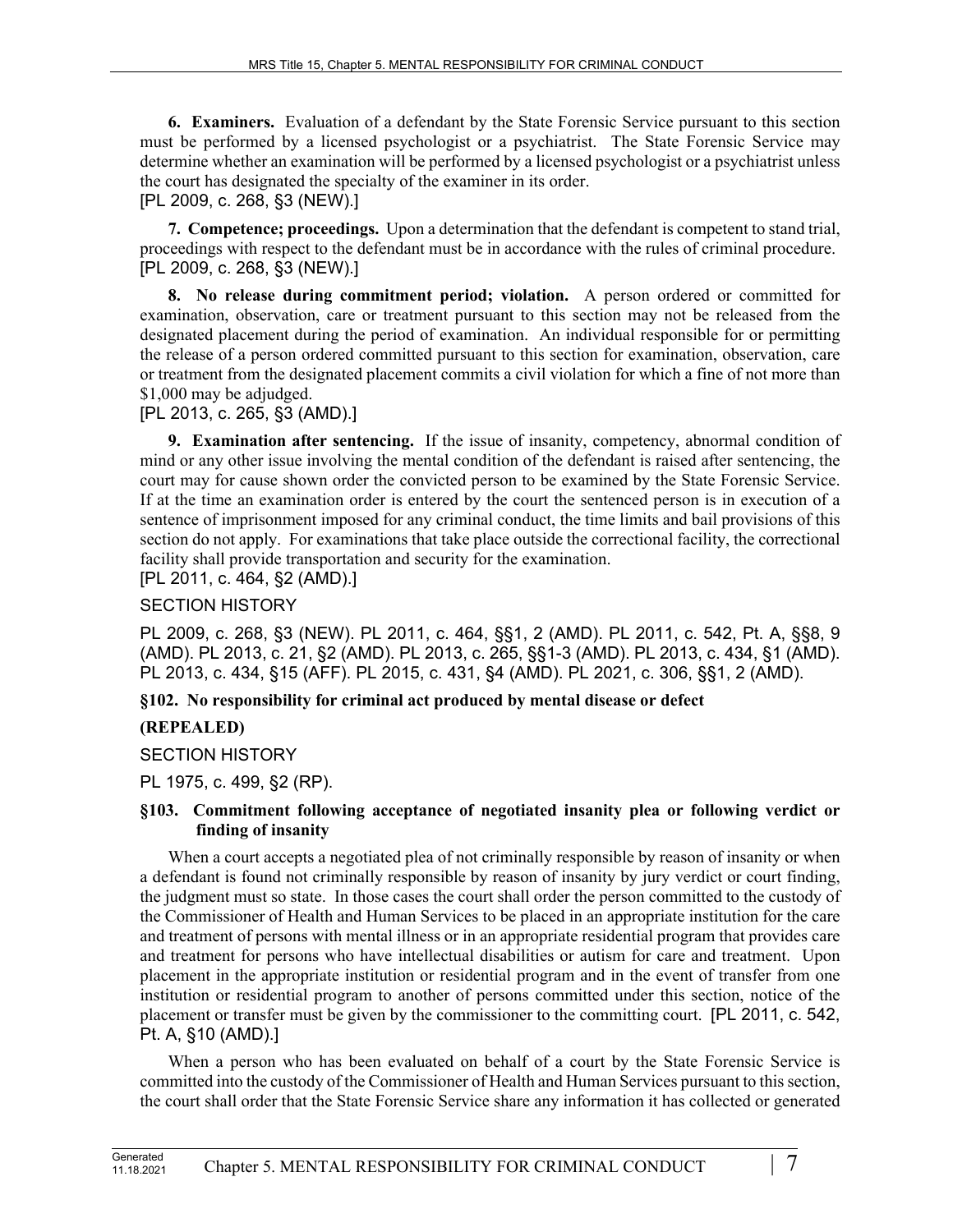with respect to the person with the institution or residential program in which the person is placed. [PL 2013, c. 424, Pt. B, §3 (AMD).]

As used in this section, "not criminally responsible by reason of insanity" has the same meaning as in Title 17-A, section 39 and includes any comparable plea, finding or verdict in this State under former section 102; under a former version of Title 17-A, section 39; under former Title 17-A, section 58; or under former section 17-B, chapter 149 of the Revised Statutes of 1954. [PL 2005, c. 263, §1 (NEW).]

### SECTION HISTORY

PL 1981, c. 493, §2 (AMD). RR 1995, c. 2, §27 (COR). PL 1995, c. 286, §1 (AMD). PL 2001, c. 354, §3 (AMD). PL 2003, c. 689, §B7 (REV). PL 2005, c. 263, §1 (AMD). PL 2009, c. 268, §4 (AMD). PL 2011, c. 542, Pt. A, §10 (AMD). PL 2013, c. 424, Pt. B, §3 (AMD).

#### **§103-A. Commitment affected by certain sentences**

**1. Interruption of commitment.** When a person while in the custody of the Commissioner of Health and Human Services pursuant to a commitment order under section 103 is found by a court to be in violation of the person's conditional release for a Maine conviction and new institutional confinement is ordered, or a person commits a Maine crime for which the person is subsequently convicted and the sentence imposed includes a straight term of imprisonment or a split sentence, the person must be placed in execution of that punishment, and custody pursuant to the commitment order under section 103 must automatically be interrupted thereby. In the event execution of that punishment is stayed pending appeal, the commitment under section 103 continues for the stay's duration. The person must be returned to the custody of the Commissioner of Health and Human Services pursuant to the commitment order under section 103 when the new institutional confinement ordered or the straight term of imprisonment or the unsuspended portion of the split sentence imposed has been fully served.

## [PL 2007, c. 475, §3 (NEW).]

**2. Commencement of commitment.** When a person subject to an undischarged straight term of imprisonment or to an unsuspended portion of a split sentence for a Maine conviction is, for a different Maine offense, found not criminally responsible by reason of insanity or is the recipient of a negotiated insanity plea, the person must first serve the undischarged term of imprisonment or the unsuspended portion of the split sentence before commencing the commitment to the custody of the Commissioner of Health and Human Services ordered by the court pursuant to section 103 unless the court orders otherwise.

#### [PL 2013, c. 265, §4 (NEW).]

SECTION HISTORY

PL 2007, c. 475, §3 (NEW). PL 2013, c. 265, §4 (AMD).

**§104. Release and discharge, hearing, payment of fees**

#### **(REPEALED)**

## SECTION HISTORY

PL 1967, c. 402, §2 (RPR). PL 1969, c. 376 (RPR). PL 1969, c. 504, §§24-E (AMD). PL 1969, c. 555 (RPR). PL 1973, c. 243 (RPR). PL 1973, c. 567, §20 (AMD). PL 1975, c. 230, §§2,3 (AMD). PL 1975, c. 506, §3 (AMD). PL 1975, c. 623, §§17-C (AMD). PL 1977, c. 114, §§24,25 (AMD). PL 1979, c. 663, §85 (RP).

#### **§104-A. Release and discharge, hearing, payment of fees**

**1. Release and discharge.** The term "release," as used in this section, means termination of institutional inpatient residency and return to permanent residency in the community. The head of the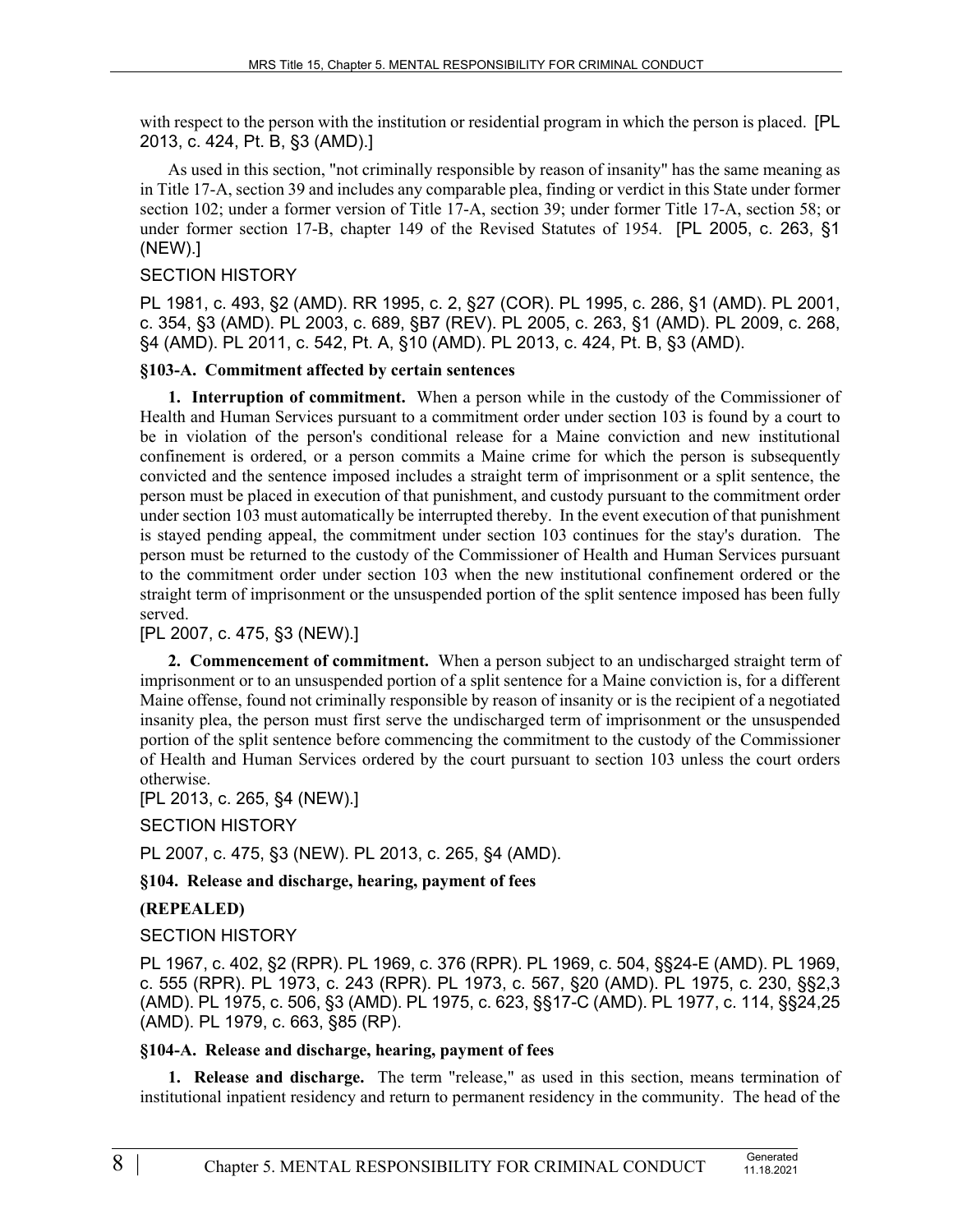institution in which a person is placed under section 103 shall annually forward to the Commissioner of Health and Human Services a report containing the opinion of a staff psychiatrist as to the mental conditions of that person, stating specifically whether the person may be released or discharged without likelihood that the person will cause injury to that person or to others due to mental disease or mental defect. The report must also contain a brief statement of the reasons for the opinion. If a person has been placed in an institution outside the State pursuant to section 103, the institution of this State required to monitor the person's placement shall forward the report to the commissioner every 6 months. If a person who has been found not criminally responsible by reason of insanity for the crime of murder or a Class A crime and was committed under section 103 is the subject of a report finding that the person may be released, the report must specifically recommend the supervision for the Department of Health and Human Services to provide the person and must specifically include measures for the department to take to provide psychoactive medication monitoring of the person. The commissioner shall immediately file the report in the Superior Court for the county in which the person is committed. If a person has been placed in an institution outside the State, the commissioner shall immediately file the report in the Superior Court for the county in which the institution in this State required to monitor the person's placement is located. The court shall review each report and, if it is made to appear by the report that any person may be ready for release or discharge, the court shall set a date for and hold a hearing on the issue of the person's readiness for release or discharge. The court shall give notice of the hearing and mail a copy of the report to the Attorney General, offices of the district attorney that prosecuted the criminal charges for which the person was committed under section 103 and the offices of the district attorneys in whose district the release petition was filed or in whose district release may occur. At the hearing, the court shall receive the testimony of at least one psychiatrist who has treated the person and a member of the State Forensic Service who has examined the person, the testimony of any independent psychiatrist or licensed clinical psychologist who is employed by the prosecutor and has examined the person and any other relevant testimony. If, after hearing, the court finds that the person may be released or discharged without likelihood that the person will cause injury to that person or to others due to mental disease or mental defect, the court shall order, as applicable:

A. Release from the institution, provided that:

(1) The order for release includes conditions determined appropriate by the court, including, but not limited to, outpatient treatment and supervision by the Department of Health and Human Services, Division of Mental Health. If the order for release covers a person found not criminally responsible by reason of insanity for the crime of murder or a Class A crime and was committed under section 103, the order must direct the Department of Health and Human Services to provide the level of supervision necessary, including specific measures to provide psychoactive medication monitoring; and

(2) The order for release includes the condition that the person must be returned to the institution immediately upon the order of the commissioner whenever the person fails to comply with other conditions of release ordered by the court; or [PL 2005, c. 464, §1 (AMD).]

B. Discharge from the custody of the Commissioner of Health and Human Services. [RR 1995, c. 2, §28 (COR); PL 2001, c. 354, §3 (AMD); PL 2003, c. 689, Pt. B, §7 (REV).]

Release from the institution is subject to annual review by the court and, except for return as ordered by the commissioner under paragraph A, subparagraph (1), must continue until terminated by the court. Each person released under this section remains in the custody of the commissioner. The Commissioner of Health and Human Services shall inform the public safety officer of the municipality or the sheriff's office of the county into which the person is released of the release. [PL 2019, c. 405, §1 (AMD).]

**2. Modified release treatment.** Any individual committed pursuant to section 103 may petition the Superior Court for the county in which that person is committed for a release treatment program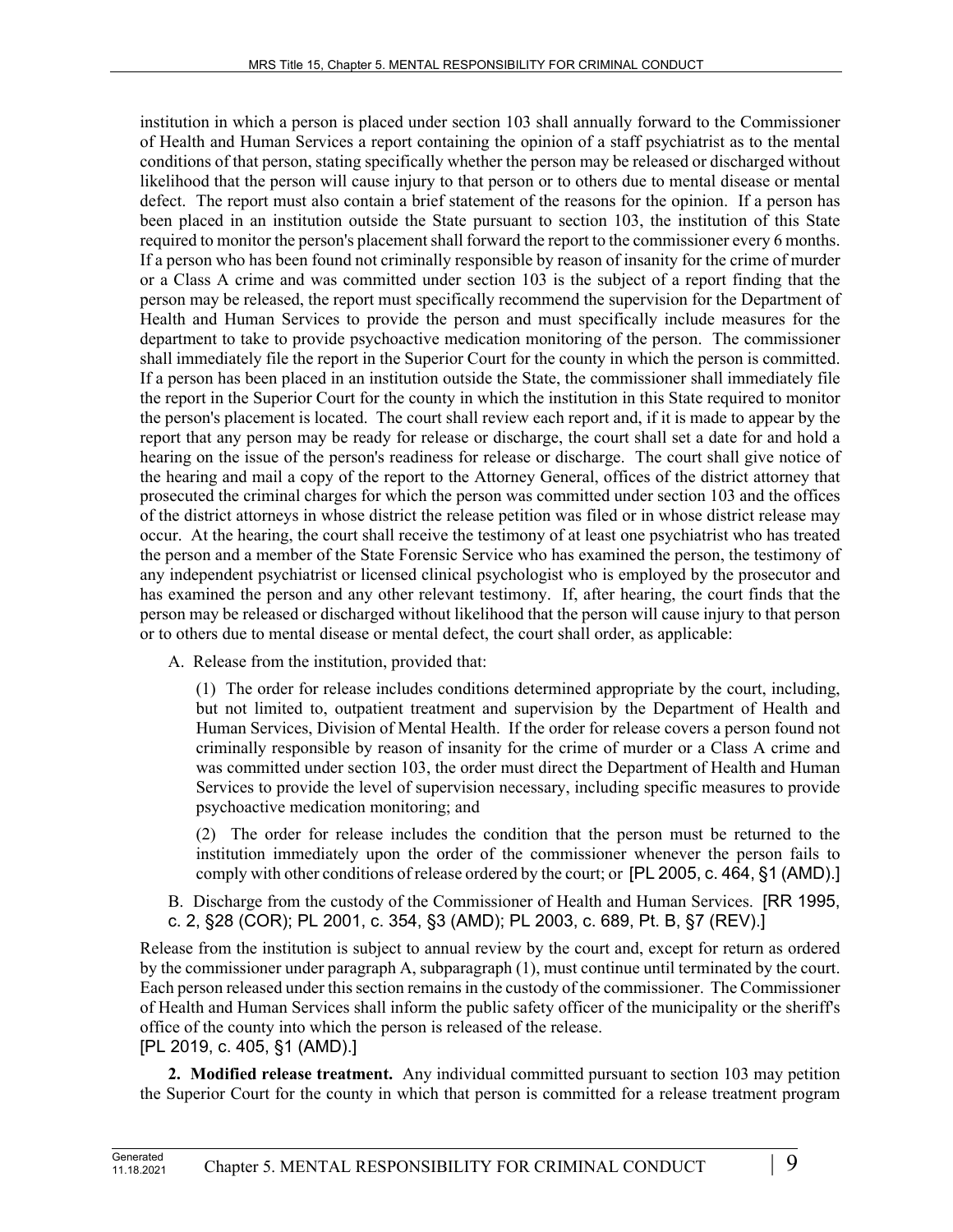allowing the individual to be off institutional grounds if the individual is monitored by a multidisciplinary treatment team affiliated with the institution and meets face to face with a team member at least every 14 days and with a team member qualified to prescribe medication at least monthly. The petition must contain a report from the institutional staff, including at least one psychiatrist, and the report must define the patient's present condition; the planned treatment program involving absence from the institution; the duration of the absence from the institution; the amount of supervision during the absence; the expectation of results from the program change; and the estimated duration of the treatment program before further change. This petition must be forwarded to the court no later than 60 days prior to the beginning of the modified treatment program. If the court considers that the individual being off the grounds, as described in the treatment plan, is inappropriate, it shall notify the hospital that the plan is not approved and shall schedule a hearing on the matter. The clerk of courts upon receipt of the proposed treatment program shall give notice of the receipt of this program by mailing a copy to the office of the district attorney that prosecuted the criminal charges for which the person was committed under section 103, the offices of the district attorneys in whose district the release petition was filed or in whose district release may occur and the Attorney General who may file objections and request a hearing on the matter. Representatives of the Attorney General and the office that prosecuted the person may appear at any hearing on the matter. At the hearing, the court shall receive the testimony of a member of the State Forensic Service who has examined the person, any independent psychiatrist or licensed clinical psychologist who is employed by the prosecutor and has examined the person and any other relevant testimony. If the court does not respond within 60 days to the proposed treatment plan and no objections and request for hearing are filed by the district attorney or Attorney General, it may then be put into effect by the administrator of the hospital on the assumption that the court approved the treatment plan. The Commissioner of Health and Human Services shall inform the public safety officer of the municipality or the sheriff's office of the county in which the person will spend any unsupervised time under the release treatment program of that program. [PL 2013, c. 265, §5 (AMD).]

**3. Other provisions concerning initial release or discharge.** A report must be forwarded and filed and hearings must be held in accordance with subsection 1, without unnecessary delay when, at any time, it is the opinion of a staff psychiatrist that a patient committed under section 103 may be released or discharged without likelihood that the patient will cause injury to that patient or to others due to mental disease or mental defect.

A person committed under section 103, or the person's spouse or next of kin, may petition the Superior Court for the county in which that person is committed for a hearing under subsection 1. Upon receiving the petition, the court shall request and must be furnished by the Commissioner of Health and Human Services a report on the mental condition of that person, as described in subsection 1. A hearing must be held on each petition, and release or discharge, if ordered, must be in accordance with subsection 1. If release or discharge is not ordered, a petition may not be filed again for the release or discharge of that person for 6 months. Any person released under subsection 1 or the person's spouse or next of kin may at any time after 6 months from the release petition the Superior Court for the county in which that person was committed for that person's discharge under subsection 1. If discharge is not ordered, a petition for discharge may not be filed again for 6 months. [PL 2005, c. 263, §4 (AMD).]

**4. Return to institution upon commissioner's order.** The commissioner may order any person released under subsection 1, paragraph A, who fails to comply with the conditions of release ordered by the court, as evidenced by the affidavit of any interested person, to return to the institution from which he was released. A hearing shall be held for the purpose of reviewing the order for release within 7 days of the person's return if the person will be detained for 7 or more days. At the hearing, the court shall receive testimony of the psychiatrist who observed or treated the person upon the person's return to the institution, any member of the State Forensic Service who has examined the person upon the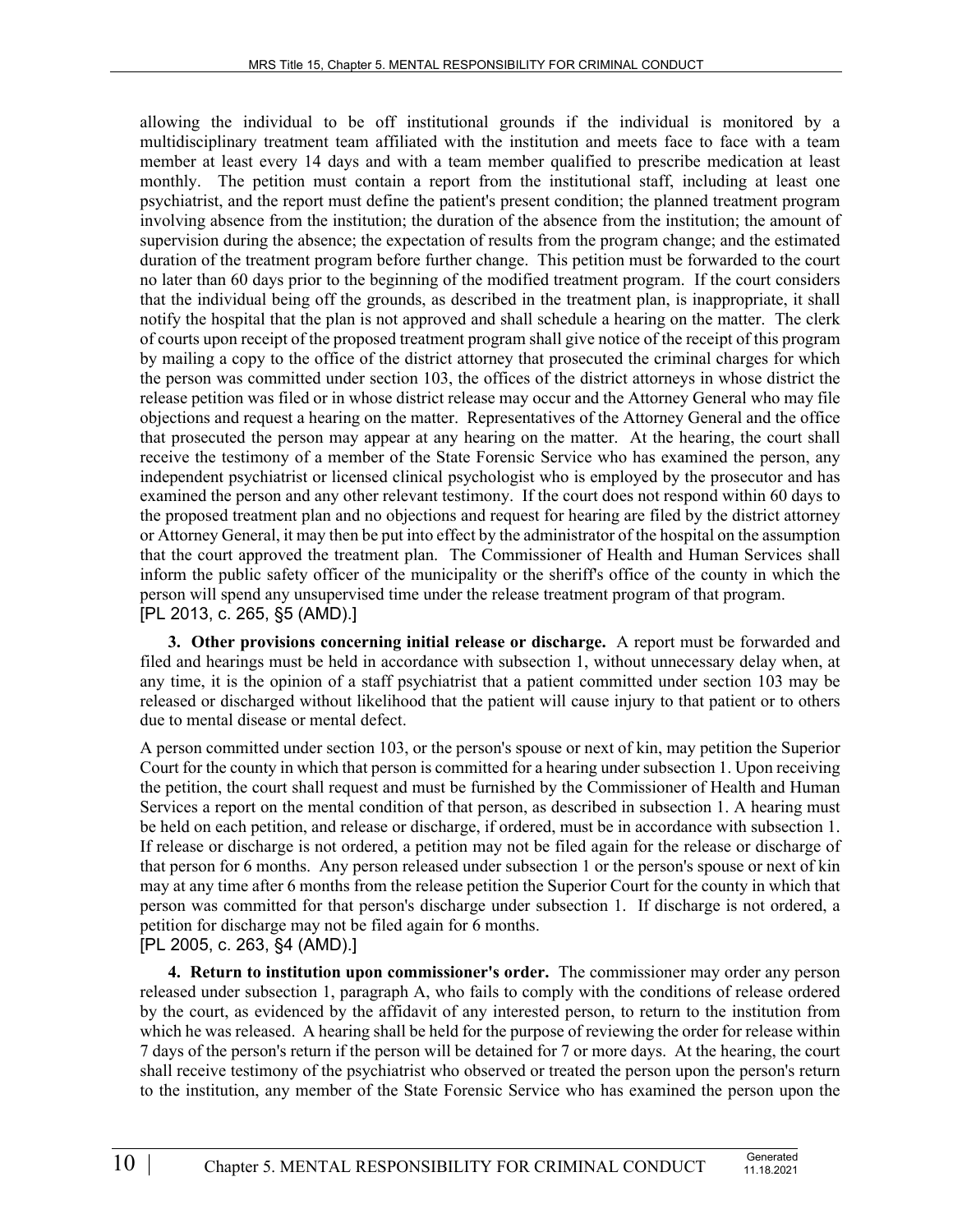person's return, and any other relevant testimony. Following hearing, the court may reissue or modify the previous order of release.

[PL 1985, c. 796, §4 (AMD).]

**5. Reinstitutionalization due to likelihood of causing injury.** Any person released under subsection 1, paragraph A, whose reinstitutionalization, due to the likelihood that he will cause injury to himself or others due to mental disease or mental defect, is considered necessary, upon the verified petition of any interested person, may be brought before any Justice of the Superior Court upon his order. A hearing shall be held for the purpose of reviewing the mental condition of the person and the order for release. The court may order the person detained for observation and treatment, if appropriate, at the institution from which he was released pending the hearing, which detention shall not exceed 14 days. The psychiatrist responsible for the observation or treatment of the person shall report to the court prior to the hearing as to the mental condition of the person, indicating specifically whether the person can remain in the community without likelihood that he will cause injury to himself or others due to mental disease or mental defect. The court shall receive the testimony of the psychiatrist who observed or treated the person during the period of detention, any member of the State Forensic Service who has examined the person during the period of detention, and any other relevant testimony. Following the hearing, the court may reissue, modify or rescind the previous order of release. [PL 1985, c. 796, §4 (AMD).]

**6. Involuntary hospitalization; notice; appointed counsel.** Any person released under subsection 1, paragraph A, may be admitted to a hospital under any provision of Title 34‑B, chapter 3, subchapter IV, Article 3, while the order for release is in effect.

Notice of any hearing under subsection 1, 2, 3 or 5 shall be given to the offices of the district attorney which prosecuted the criminal charges against the person for which the person was acquitted by reason of insanity, the offices of the district attorneys in whose district the release petition was filed or in whose district release may occur and Attorney General at least 7 days before the hearing date. Notice of any hearing under subsection 4 shall be given to the office of the district attorney and Attorney General as soon as possible before the hearing date.

Whenever a hearing is to be held under this section, the court shall determine whether the person whose release or discharge is in issue is indigent. If the court finds that the person is indigent, it shall appoint counsel to represent the person in connection with the hearing. Fees for court-appointed counsel for services rendered in connection with any hearing held under this section, or appeal from a decision in any hearing, and the fees of any expert witnesses called by the district attorney, Attorney General or on behalf of the person whose release or discharge is in issue, if indigent, shall be paid by the State. Any such fee to be in order for payment shall be first approved by the justice presiding at the hearing held under this section.

# [PL 1985, c. 796, §4 (AMD).]

# SECTION HISTORY

PL 1979, c. 663, §86 (NEW). PL 1981, c. 493, §2 (AMD). PL 1985, c. 131, §1 (RPR). PL 1985, c. 796, §4 (AMD). PL 1993, c. 410, §CCC3 (AMD). RR 1995, c. 2, §28 (COR). RR 1995, c. 2, §§29,30 (COR). PL 1995, c. 560, §K82 (AMD). PL 1995, c. 560, §K83 (AFF). PL 2001, c. 354, §3 (AMD). PL 2003, c. 689, §§B6,7 (REV). PL 2005, c. 263, §§2-4 (AMD). PL 2005, c. 464, §1 (AMD). PL 2013, c. 265, §5 (AMD). PL 2019, c. 405, §1 (AMD).

# **§104-B. Failure of patient to return**

If any patient committed to the Department of Health and Human Services for care and treatment, under section 103 or 105, is ordered to return to the hospital by the Commissioner of Health and Human Services, law enforcement personnel of the State or of any of its subdivisions shall, upon request of the commissioner, assist in the return of the patient to the hospital. [RR 1995, c. 2, §31 (COR); PL 2001, c. 354, §3 (AMD); PL 2003, c. 689, Pt. B, §§6, 7 (REV).]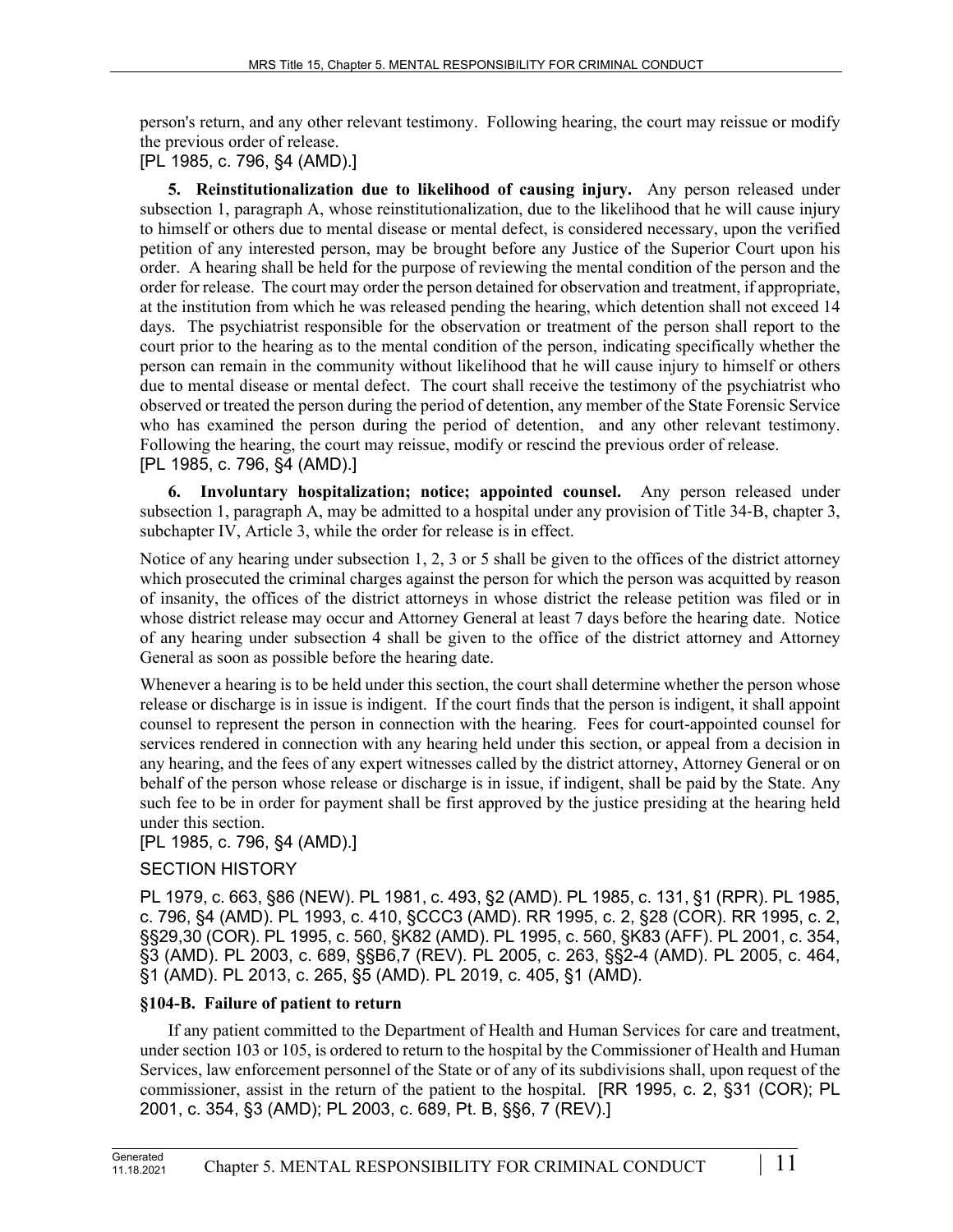SECTION HISTORY

PL 1979, c. 623, §1 (NEW). PL 1981, c. 493, §2 (AMD). PL 1985, c. 131, §2 (RPR). RR 1995, c. 2, §31 (COR). PL 1995, c. 560, §K82 (AMD). PL 1995, c. 560, §K83 (AFF). PL 2001, c. 354, §3 (AMD). PL 2003, c. 689, §§B6,7 (REV).

### **§105. Authority to receive persons for observation committed by the United States District Court.**

### **(REPEALED)**

SECTION HISTORY

PL 1967, c. 402, §3 (NEW). P&SL 1973, c. 53 (AMD). PL 1981, c. 493, §2 (AMD). PL 1989, c. 621, §7 (RP).

#### **§106. Involuntary medication of incompetent defendant**

**1. Definition.** As used in this section, "commissioner" means the Commissioner of Health and Human Services or the commissioner's designee.

[PL 2015, c. 325, §1 (NEW).]

**2. Notice required; contents.** At any time after a defendant has been found incompetent to proceed and has been committed to the custody of the commissioner under section 101‑D, subsection 5, the commissioner shall notify the court, prosecuting attorney and attorney for the defendant if the commissioner has determined that the defendant is not consenting to or responding to treatment and is unlikely to be restored to competency without the administration of psychiatric medication over the defendant's objection. The commissioner shall provide this notice only if there is no basis for involuntarily medicating the defendant other than to restore the defendant's competency. The commissioner shall state in the notice whether the commissioner believes that:

A. Medication is necessary to render the defendant competent; [PL 2015, c. 325, §1 (NEW).]

B. Medication is substantially likely to render the defendant competent; [PL 2015, c. 325, §1 (NEW).]

C. Medication is substantially unlikely to produce side effects that would significantly interfere with the defendant's ability to assist in the defendant's defense; [PL 2015, c. 325, §1 (NEW).]

D. No less intrusive means of treatment are available; and [PL 2015, c. 325, §1 (NEW).]

E. Medication is medically appropriate and is in the defendant's best medical interest in light of the defendant's medical condition. [PL 2015, c. 325, §1 (NEW).]

The commissioner shall also state in the notice whether less intrusive means of treatment have been attempted to render the defendant competent.

[PL 2015, c. 325, §1 (NEW).]

**3. Court authorization.** The following provisions govern court authorization for the involuntary medication of a defendant under this section.

A. Upon receipt of the notice under subsection 2, the prosecuting attorney shall assess whether important state interests are at stake in restoring the defendant's competency and shall promptly notify the commissioner of the result of that assessment. If the prosecuting attorney determines that important state interests are at stake, the prosecuting attorney shall file a motion seeking court authorization for involuntary medication of the defendant, and the court shall conduct a hearing within 30 days of the filing of the motion, unless the court extends the time for good cause. [PL 2015, c. 325, §1 (NEW).]

B. The court, in determining whether a defendant should be medicated over the defendant's objection, shall consider whether:

(1) Important state interests are at stake in restoring the defendant's competency;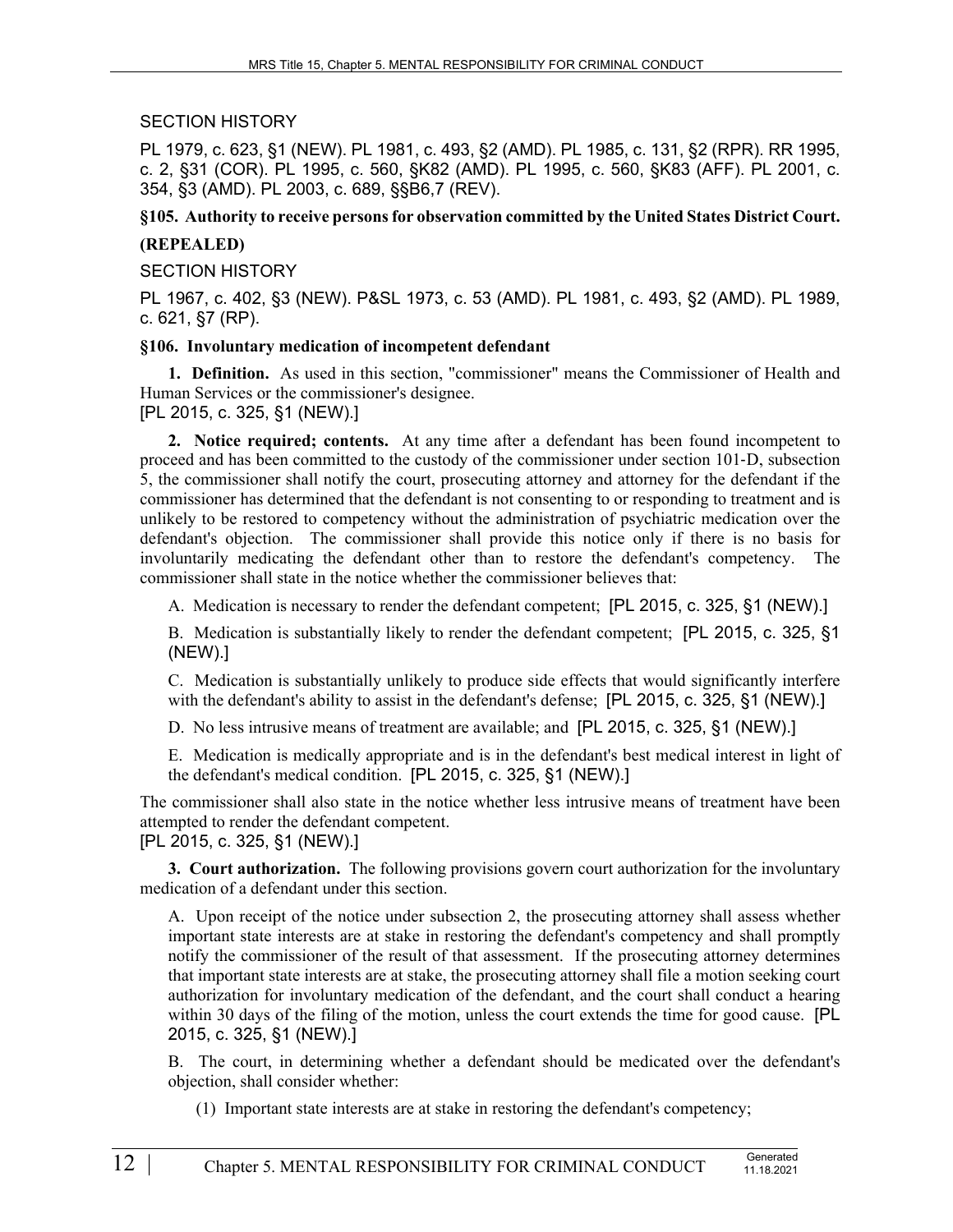(2) Involuntary medication will significantly further important state interests, in that the medication proposed:

(a) Is substantially likely to render the defendant competent to proceed; and

(b) Is substantially unlikely to produce side effects that would significantly interfere with the defendant's ability to assist the defense counsel in conducting the defendant's defense;

(3) Involuntary medication is necessary to further important state interests;

(4) Any alternate less intrusive treatments are unlikely to achieve substantially the same results; and

(5) The administration of the proposed medication is medically appropriate, as it is in the defendant's best medical interest in light of the defendant's medical condition. [PL 2015, c. 325, §1 (NEW).]

[PL 2015, c. 325, §1 (NEW).]

**4. Findings; order.** If the court finds by clear and convincing evidence that the involuntary administration of psychiatric medication to a defendant under this section is necessary and appropriate, it shall make findings addressing each of the factors in subsection 3, paragraph B and shall issue an order authorizing the administration of psychiatric medication to the defendant over the defendant's objection in order to restore the defendant to competency. When issuing the order, the court may order that medication may be administered by more intrusive methods only if the defendant has refused administration by less intrusive methods. The court may order that the commissioner report to the court within a reasonable period following entry of the order as to whether the authorized treatment remains appropriate.

[PL 2015, c. 325, §1 (NEW).]

**5. Application.** This section applies only if the prosecuting attorney seeks an order of involuntary medication for the purpose of rendering a defendant competent to proceed. [PL 2015, c. 325, §1 (NEW).]

## SECTION HISTORY

PL 2015, c. 325, §1 (NEW).

## **§107. Involuntary medication of patient**

**1. Definitions.** As used in this section, unless the context otherwise indicates, the following terms have the following meanings.

A. "Commissioner" means the Commissioner of Health and Human Services or the commissioner's designee. [PL 2015, c. 325, §1 (NEW).]

B. "Department" means the Department of Health and Human Services. [PL 2015, c. 325, §1 (NEW).]

C. "Patient" means a person held in a hospital under section 101‑D or 103. [PL 2015, c. 325, §1 (NEW).]

D. "Psychiatrist" includes a physician assistant working under the supervision of a psychiatrist and a psychiatric nurse practitioner. [PL 2015, c. 325, §1 (NEW).] [PL 2015, c. 325, §1 (NEW).]

**2. Administration of psychiatric medication over objection prohibited; exceptions.** A patient may not be administered psychiatric medication over the objection of the patient except:

A. As ordered by the court under section 106; [PL 2015, c. 325, §1 (NEW).]

B. In accordance with an advance health care directive; [PL 2015, c. 325, §1 (NEW).]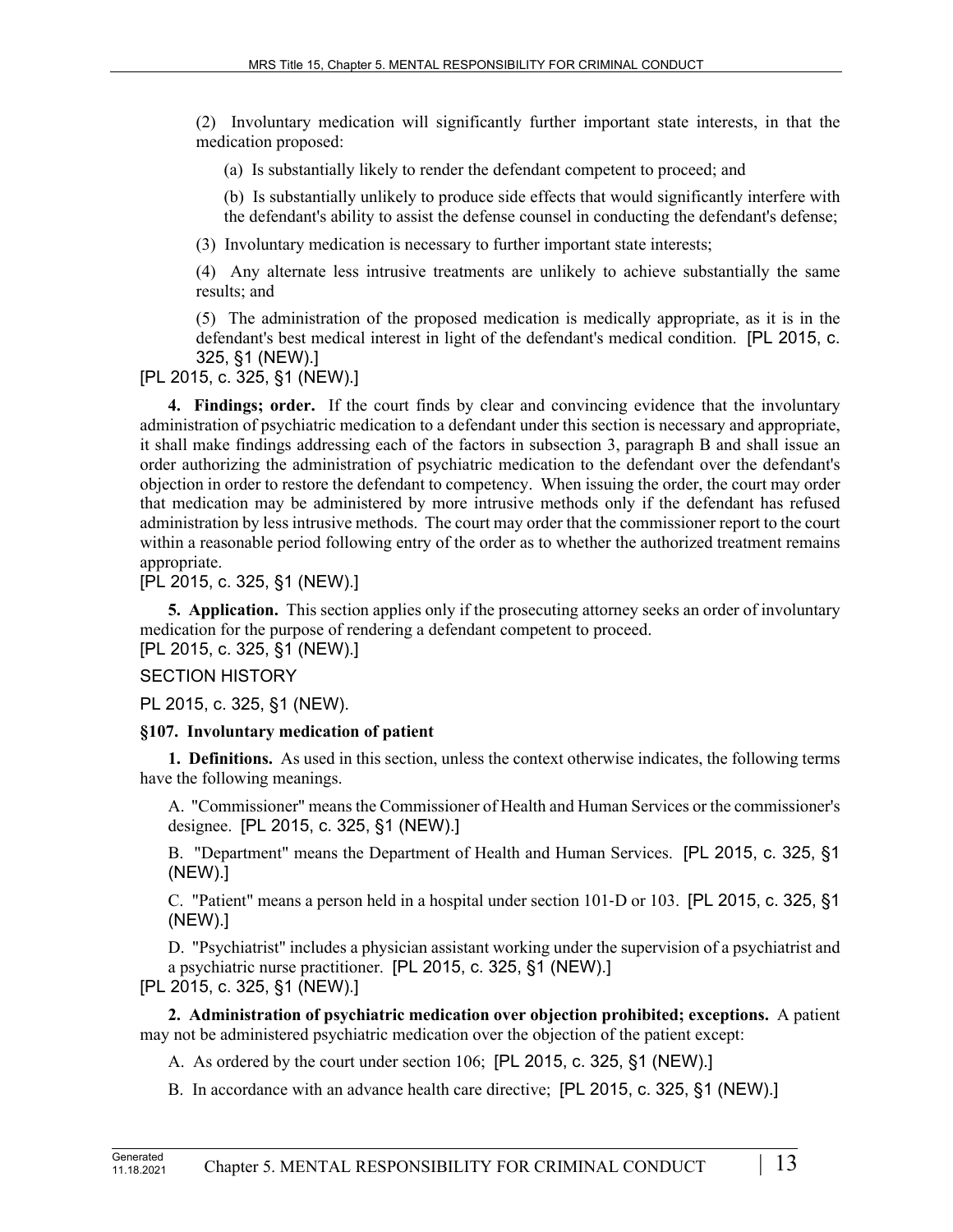C. For a patient under guardianship, as authorized by the guardian; or [PL 2015, c. 325, §1 (NEW).]

D. For a patient who is not under guardianship, for whom no advance health care directive is known to be in effect and for whom no administration of medication under section 106 has been ordered, as provided in subsection 3. [PL 2015, c. 325, §1 (NEW).]

[PL 2015, c. 325, §1 (NEW).]

**3. Involuntary medication on nonemergency basis.** A hospital may seek to initiate involuntary medication of a patient under this section on a nonemergency basis only if all of the following conditions have been met:

A. A psychiatrist has determined that the patient has a mental illness or disorder; [PL 2015, c. 325, §1 (NEW).]

B. A psychiatrist has determined that, as a result of the patient's mental illness or disorder, the patient poses a substantial risk of harm to self or others or there is a reasonable certainty that the patient will suffer severe physical or mental harm as manifested by recent behavior demonstrating an inability to avoid risk or to protect the patient adequately from impairment or injury; [PL 2015, c. 325, §1 (NEW).]

C. A psychiatrist has determined that the patient should be treated with psychiatric medication and has prescribed one or more psychiatric medications for the treatment of the patient's mental illness or disorder, has considered the risks and benefits of and treatment alternatives to involuntary medication and has determined that the need for treatment outweighs the risks and side effects; [PL 2015, c. 325, §1 (NEW).]

D. The patient has been advised of the risks and benefits of and treatment alternatives to the psychiatric medication and refuses or is unable to consent to the administration of the medication; [PL 2015, c. 325, §1 (NEW).]

E. The patient is provided a hearing before a hearing officer. The hearing must be held not more than 14 days after the filing of the notice by the hospital pursuant to paragraph G with the department's office of administrative hearings, unless counsel for the patient agrees to extend the date of the hearing; [PL 2015, c. 325, §1 (NEW).]

F. The patient is provided counsel at the department's expense at least 7 days prior to the hearing under paragraph E; [PL 2015, c. 325, §1 (NEW).]

G. The patient and counsel are provided with written notice of the hearing under paragraph E by the hospital at least 7 days prior to the hearing. The written notice must:

(1) Set forth the patient's diagnosis, the factual basis for the diagnosis, the basis upon which psychiatric medication is recommended, the expected benefits, potential side effects and risks of the medication to the patient and treatment alternatives to medication, if any;

(2) Advise the patient of the right to be present at the hearing, the right to be represented by counsel, the right to present evidence and the right to cross-examine witnesses. Counsel for the patient must have access to all medical records and files of the patient; and

(3) Inform the patient of the patient's right to file an appeal in Superior Court of a decision of the commissioner authorizing involuntary treatment.

Failure of the hospital to provide timely or adequate notice pursuant to this paragraph may be excused only upon a showing of good cause and the absence of prejudice to the patient. In making this determination, the hearing officer may consider factors including, but not limited to, the ability of the patient's counsel to prepare the case adequately and to confer with the patient, the continuity of care and, if applicable, the need for protection of the patient or institutional staff that would be compromised by a procedural default; [PL 2015, c. 325, §1 (NEW).]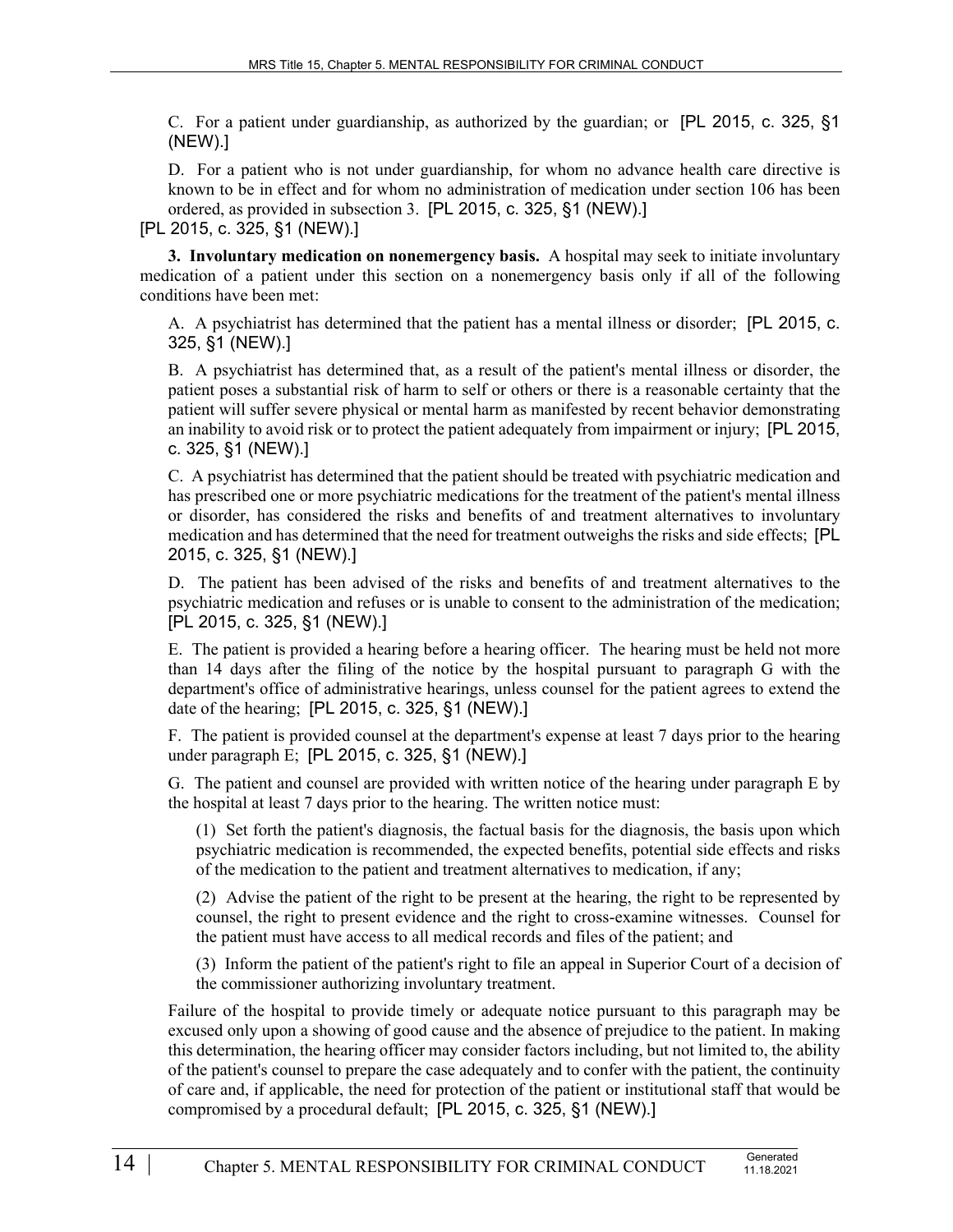H. The hearing officer at the hearing under paragraph E determines by clear and convincing evidence that:

(1) The patient has a mental illness or disorder;

(2) As a result of that illness or disorder the patient poses a substantial risk of harm to self or others or there is a reasonable certainty that the patient will suffer severe physical or mental harm as manifested by recent behavior demonstrating an inability to avoid risk or to protect the patient adequately from impairment or injury if not medicated;

(3) There is no less intrusive alternative to involuntary medication; and

(4) The need for treatment outweighs the risks and side effects; [PL 2015, c. 325, §1 (NEW).]

I. The hearing officer at the hearing under paragraph E recommends to the commissioner that an order authorizing administration of involuntary medication be issued; [PL 2015, c. 325, §1 (NEW).]

J. The commissioner issues an order authorizing administration of involuntary medication. The decision whether to issue an order authorizing administration of involuntary medication rests with the commissioner. An order authorizing administration of involuntary medication provides authority to undertake procedures and administer medication to monitor and manage side effects, all consistent with medical standards of care; and [PL 2015, c. 325, §1 (NEW).]

K. The historical course of the patient's mental illness or disorder, as determined by available relevant information about the course of the patient's mental illness or disorder, is considered when it has direct bearing on the determination of whether the patient, as the result of a mental illness or disorder, poses a substantial risk of harm to self or others or there is a reasonable certainty that the patient will suffer severe physical or mental harm as manifested by recent behavior demonstrating an inability to avoid risk or to protect the patient adequately from impairment or injury. [PL 2015, c. 325, §1 (NEW).]

[PL 2015, c. 325, §1 (NEW).]

**4. Emergency action.** Nothing in this section prohibits a physician from taking appropriate action in an emergency, as defined by the department in rules adopted pursuant to Title 34‑B, section 3003 and in accordance with procedures contained in those rules. [PL 2015, c. 325, §1 (NEW).]

**5. Effective date and expiration of order.** An order authorizing involuntary medication pursuant to subsection 3 is effective 24 hours after it is issued and expires one year after the date of the order, unless a new authorization is given pursuant to the procedures set forth in subsection 7 or authorization is terminated early based on a significant change to the patient's medical condition such that the need for treatment no longer outweighs the risks and side effects pursuant to the procedures set forth in subsection 8.

[PL 2015, c. 325, §1 (NEW).]

**6. Effect of subsequent consent.** A patient's subsequent informed consent does not abrogate an order authorizing involuntary medication under this section. [PL 2015, c. 325, §1 (NEW).]

**7. Extension.** To extend an authorization that is in effect allowing involuntary medication under this section, the hospital shall, no later than 21 days prior to the expiration of the authorization, file with the department's office of administrative hearings and provide the patient and the patient's counsel with a written notice indicating the hospital's intent to extend the authorization under the existing decision.

A. A patient who is the subject of a filing under this subsection must be given the same due process protections as specified in subsection 3. The hearing on any request to extend an order for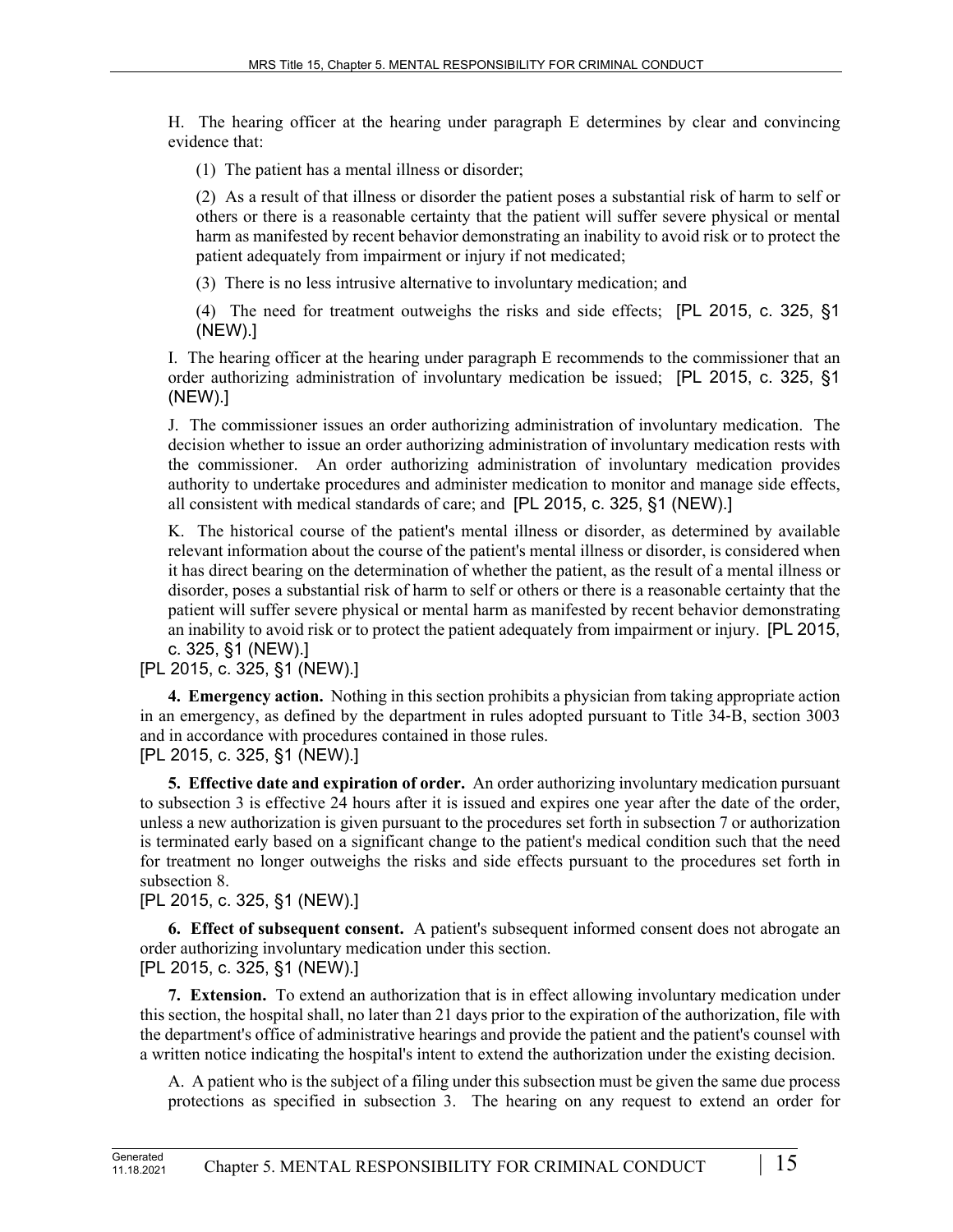involuntary medication must be conducted prior to the expiration of the authorization that is in effect. If the hospital wishes to add a basis to an existing decision authorizing involuntary medication, the notice required by subsection 3, paragraph G must also specify the additional basis and the conduct within the past year that supports that additional basis. The hospital must prove the additional basis and conduct at the hearing as specified in subsection 3, paragraph H. If the hearing officer determines that the requirements for the extension of an authorization described in paragraph B have been met, the hearing officer must recommend an extension of the authorization to the commissioner. While the hearing officer may consider evidence of behavior during the period of involuntary medication, no new acts necessarily need to be alleged or proven in order to support an extension of the authorization that is in effect. [PL 2015, c. 325, §1 (NEW).]

B. The commissioner may order an extension of an authorization under this subsection. An order extending an authorization that is in effect must be granted based on clear and convincing evidence that:

(1) The patient has a mental illness or disorder;

(2) As a result of that illness or disorder the patient poses a substantial risk of harm to self or others or there is a reasonable certainty that the patient will suffer severe physical or mental harm as manifested by recent behavior demonstrating an inability to avoid risk or to protect the patient adequately from impairment or injury if not medicated;

(3) There is no less intrusive alternative to involuntary medication; and

(4) The need for treatment outweighs the risks and side effects. [PL 2015, c. 325, §1 (NEW).]

C. An extension under this subsection is valid for one year after the date of the hearing under paragraph A. [PL 2015, c. 325, §1 (NEW).]

[PL 2015, c. 325, §1 (NEW).]

**8. Early termination.** To request early termination of an authorization allowing involuntary medication, the patient or the patient's designated representative shall file a request with the department's office of administrative hearings, along with copies of documents from the patient's hospital record, or from another medical source, demonstrating that there has been a significant change to the conditions leading to the original order or the patient's medical condition. The hearing officer shall determine within 14 days whether the documents are sufficient to show such a change, and, if so, shall schedule a hearing to determine whether the change in the conditions leading to the original order or the patient's medical condition is such that the benefits of the authorized treatment no longer outweigh the risks and side effects.

A. A hearing under this subsection must be held no more than 14 days after the hearing officer's determination, unless the patient or the patient's designated representative agrees to extend the date of the hearing. The authorization remains in effect unless it is terminated following the hearing. [PL 2015, c. 325, §1 (NEW).]

B. The patient, the patient's designated representative, if any, and the hospital must be provided with written notice of the hearing under this subsection at least 7 days prior to the hearing. The written notice must:

(1) Advise the patient of the right to be present at the hearing, the right to present evidence and the right to present and examine witnesses; and

(2) Inform the patient of the patient's right to file an appeal in Superior Court of a decision of the commissioner determining that the benefits of the authorized treatment continue to outweigh the risks and side effects. [PL 2015, c. 325, §1 (NEW).]

C. For purposes of a request for early termination of an authorization under this subsection, the patient may name as the patient's designated representative a lay advisor provided by the hospital,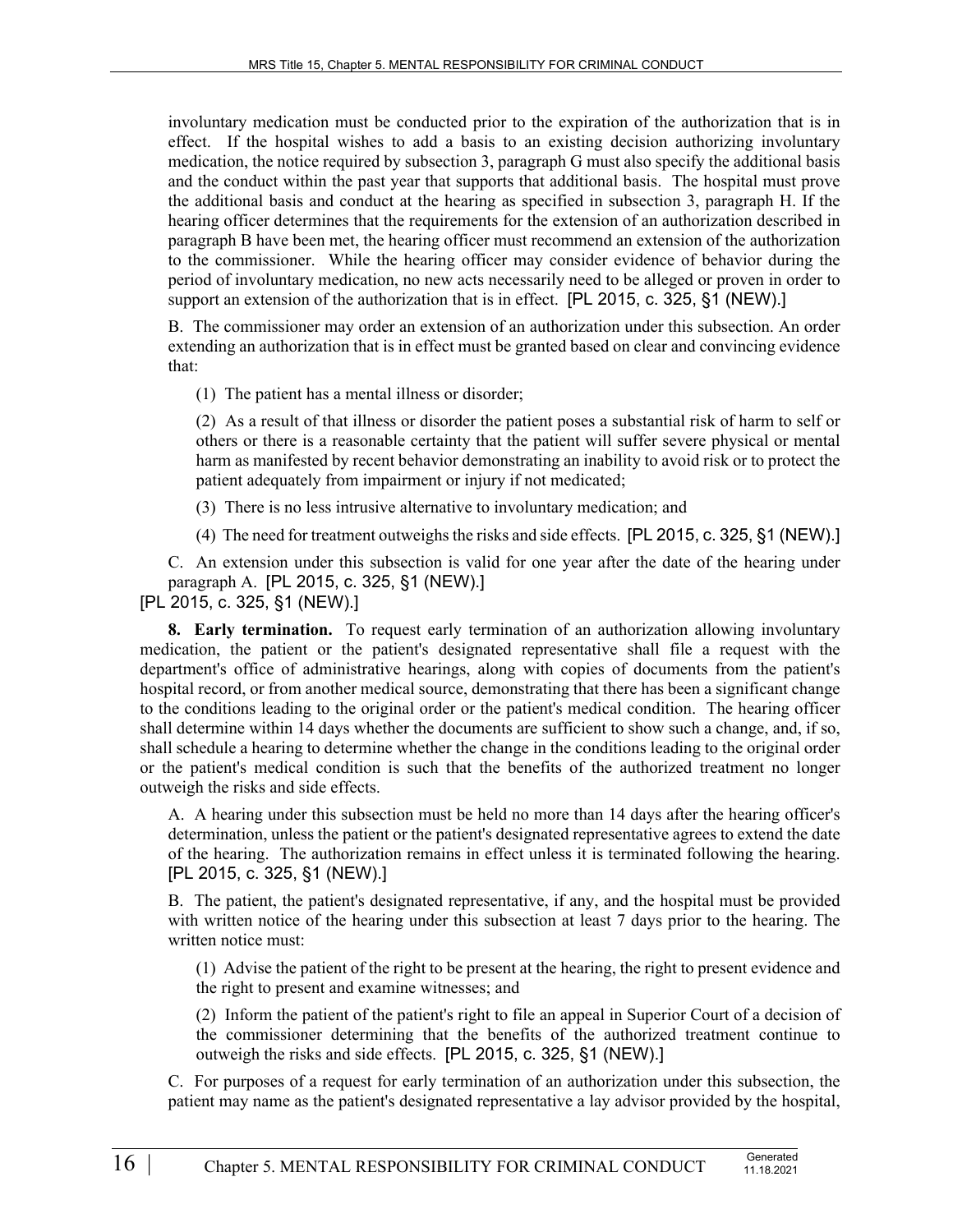a lawyer provided by the patient at the patient's own expense or another representative who is selected by the patient and who is willing and able to assist in the proceeding. If the hearing officer determines that a hearing is warranted, the patient must be provided counsel at the department's expense at least 7 days prior to the hearing. [PL 2015, c. 325, §1 (NEW).]

D. If, following a hearing under this subsection, the hearing officer determines by clear and convincing evidence that the benefits of authorized treatment no longer outweigh the risks and side effects, the hearing officer must recommend termination of the authorization to the commissioner. The decision whether to terminate the authorization of involuntary treatment rests with the commissioner, who shall act within 48 hours upon the hearing officer's recommendation. [PL 2015, c. 325, §1 (NEW).]

# [PL 2015, c. 325, §1 (NEW).]

**9. Final agency action.** An order issued by the commissioner under subsection 3, paragraph J, subsection 7, paragraph B or subsection 8, paragraph D is a final agency action. [PL 2015, c. 325, §1 (NEW).]

**10. Rules.** The department may adopt rules to implement this section. Rules adopted pursuant to this subsection are routine technical rules as described in Title 5, chapter 375, subchapter 2-A. [PL 2015, c. 325, §1 (NEW).]

# SECTION HISTORY

PL 2015, c. 325, §1 (NEW).

# **§108. Court-ordered independent examinations**

Before making a determination under section 106 or 107, a court may order an independent psychiatric or medical examination of the patient. The Department of Health and Human Services, within 30 days after receiving a request from the Administrative Office of the Courts, shall reimburse the Judicial Department for the full amount of fees paid by the Judicial Department to providers of psychiatric and medical examinations of forensic patients ordered by the court. [PL 2015, c. 325, §1 (NEW).]

# SECTION HISTORY

PL 2015, c. 325, §1 (NEW).

# **§109. Committee for the oversight of patient human rights**

**1. Definitions.** As used in this section, unless the context otherwise indicates, the following terms have the following meanings.

A. "Commissioner" means the Commissioner of Health and Human Services. [PL 2019, c. 405, §2 (NEW).]

B. "Committee" means a committee at a state institution that has responsibility for overseeing patients in a state institution or forensic patients placed in institutions outside the State. [PL 2019, c. 405, §2 (NEW).]

C. "Department" means the Department of Health and Human Services. [PL 2019, c. 405, §2 (NEW).]

D. "State institution" has the same meaning as in Title 34‑B, section 1001, subsection 8. [PL 2019, c. 405, §2 (NEW).]

E. "Superintendent" means the chief administrative officer of a state institution. [PL 2019, c. 405, §2 (NEW).]

[PL 2019, c. 405, §2 (NEW).]

**2. Committee convened.** The commissioner shall convene a committee in each state institution.